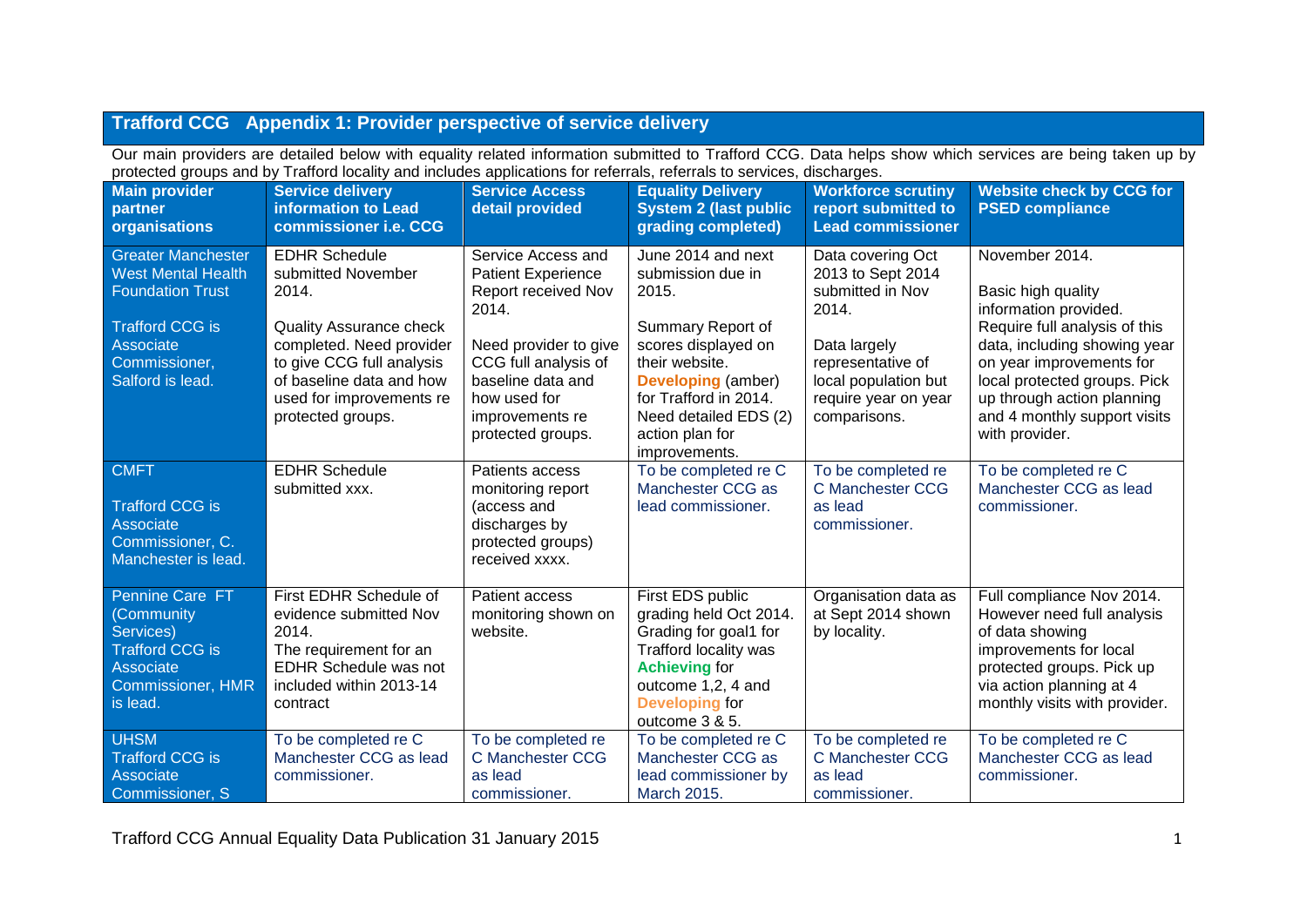| Manchester is lead. |                                                                                               |  |  |  |
|---------------------|-----------------------------------------------------------------------------------------------|--|--|--|
|                     | Appendix 2: Key Health Inequalities and Demographic Profiles by Protected Groups for Trafford |  |  |  |

Inequality can be found in:

- The social and economic environment factors such as jobs, housing, education and transport, sometimes called "wider determinants of health" see Marmot Review February 2010 http://www.instituteofhealthequity.org/projects/fair-society-healthy-lives-the-marmot-review
- Lifestyle and health behaviours including diet, smoking and social networks
- Access to effective services that result in health benefits

These factors combine to create inequalities in health outcomes - disease, disability or death. Genetic factors may also make some contribution to ethnic health inequalities, for specific conditions such as diabetes and stroke. For some groups there may be very little or no differences in the incidences of certain diseases and yet they may face a poorer experience of health services.

Equality Analysis measures the extent of any unintended consequences and adverse impacts for diverse groups. The national and local health inequality data shown here may provide some service specific evidence to support the process.

There are various other sources of data on local health inequalities as follows:

- a. Health profiles for Trafford provide a snapshot of health in the area. They are designed to help local authorities and NHS organisations improve the health of the local population and tackle health inequalities. They contain issues such as demographics, life expectancy and disease prevalence
- b. Trafford Health Profile (Public Health Observatory): http://www.apho.org.uk/resource/item.aspx?RID=142113
- c. Trafford Children's Heath Profile (Child and Maternal Health Observatory): http://www.chimat.org.uk/resource/item.aspx?RID=192131
- d. Health and Wellbeing within Trafford Comparison by Ward This examines some key health inequalities and indices of deprivation by ward http://reports.esd.org.uk/reports/516?oa=E08000009&pa=&a=

Acknowledgement to Salford Royal FT original Health Inequalities report listed<http://www.srft.nhs.uk/about-us/diversity-equality/meeting-psed/> health inequalities research information developed by the Equality & Inclusion team.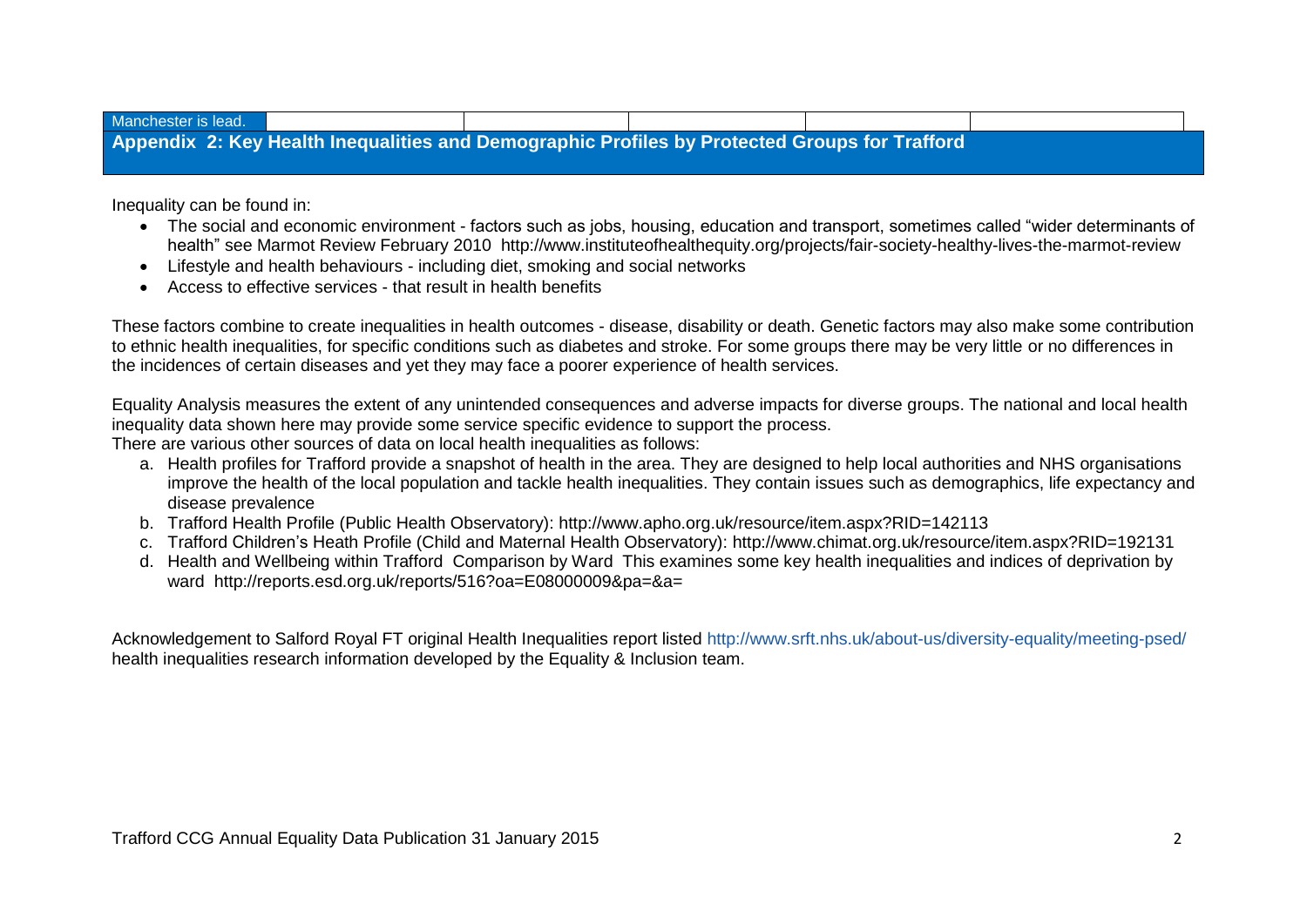| <b>Protected groups</b> | <b>Key Local Population Data (Trafford)</b>                                                                                                                                                                                                                                                                                                                                                                                                                                                                                                                                                                                                                                                                                                                                                                                                                                                                                                                                                                                                                   |            | <b>Key National Health Inequalities</b> |  |                                                          |
|-------------------------|---------------------------------------------------------------------------------------------------------------------------------------------------------------------------------------------------------------------------------------------------------------------------------------------------------------------------------------------------------------------------------------------------------------------------------------------------------------------------------------------------------------------------------------------------------------------------------------------------------------------------------------------------------------------------------------------------------------------------------------------------------------------------------------------------------------------------------------------------------------------------------------------------------------------------------------------------------------------------------------------------------------------------------------------------------------|------------|-----------------------------------------|--|----------------------------------------------------------|
|                         | Source (a)                                                                                                                                                                                                                                                                                                                                                                                                                                                                                                                                                                                                                                                                                                                                                                                                                                                                                                                                                                                                                                                    |            |                                         |  |                                                          |
| Age                     | Age                                                                                                                                                                                                                                                                                                                                                                                                                                                                                                                                                                                                                                                                                                                                                                                                                                                                                                                                                                                                                                                           | Percentage | <b>Number</b>                           |  | Depression is the most common mental health              |
|                         | $0 - 15$                                                                                                                                                                                                                                                                                                                                                                                                                                                                                                                                                                                                                                                                                                                                                                                                                                                                                                                                                                                                                                                      | 19.81%     | 43,056                                  |  | problem in later life. Of the third of older people with |
|                         | $16 - 29$                                                                                                                                                                                                                                                                                                                                                                                                                                                                                                                                                                                                                                                                                                                                                                                                                                                                                                                                                                                                                                                     | 16.16%     | 35,125                                  |  | depression who discuss it with their GP, only half are   |
|                         | $30 - 34$                                                                                                                                                                                                                                                                                                                                                                                                                                                                                                                                                                                                                                                                                                                                                                                                                                                                                                                                                                                                                                                     | 21.86%     | 47,500                                  |  | diagnosed and receive treatment 1                        |
|                         | 45 - 64 males                                                                                                                                                                                                                                                                                                                                                                                                                                                                                                                                                                                                                                                                                                                                                                                                                                                                                                                                                                                                                                                 | 15%        | 32,600                                  |  |                                                          |
|                         | 45-59 females                                                                                                                                                                                                                                                                                                                                                                                                                                                                                                                                                                                                                                                                                                                                                                                                                                                                                                                                                                                                                                                 |            |                                         |  | Young men continue to be the group with the highest      |
|                         | 65 and over males                                                                                                                                                                                                                                                                                                                                                                                                                                                                                                                                                                                                                                                                                                                                                                                                                                                                                                                                                                                                                                             | 19.1       | 41,500                                  |  | risk of suicide.                                         |
|                         | 60 and over                                                                                                                                                                                                                                                                                                                                                                                                                                                                                                                                                                                                                                                                                                                                                                                                                                                                                                                                                                                                                                                   |            |                                         |  | More than 1m people aged over 50 feel they are           |
|                         | females                                                                                                                                                                                                                                                                                                                                                                                                                                                                                                                                                                                                                                                                                                                                                                                                                                                                                                                                                                                                                                                       |            |                                         |  | "severely excluded" from society (Age Concern,           |
|                         | Working age people                                                                                                                                                                                                                                                                                                                                                                                                                                                                                                                                                                                                                                                                                                                                                                                                                                                                                                                                                                                                                                            | 61.11%     | 132,800                                 |  | 2008).                                                   |
|                         | (Source b) Trafford's population is now estimated to be around<br>226,600. This is an increase of 7.8%, or 16,400 people, on the 2001<br>Census. It is also 9,300 higher than the most recent ONS population<br>estimate for Trafford, for 2010.<br>The number of 0-4 year olds has increased by almost 25%. This is the<br>second highest in Greater Manchester (Manchester being the<br>highest), and higher than England as a whole (13%).<br>11.7% of Trafford's population are over the age of 70. This is higher<br>than the Greater Manchester average (10.2%), but is very similar to<br>the England average (11.8%).<br>There are twice as many over 85 year old women than men.<br>The 2011 Census response rate in Trafford was 93%, meaning 93% of<br>Trafford's usual residents were included in the census. This is slightly<br>lower than the National rate of 94%.<br>The number of households in Trafford has increased by 4,500, from<br>very nearly 90,000 to 94,500.<br>For young people, Chlamydia is a key sexual health issue. 8.8% of |            |                                         |  |                                                          |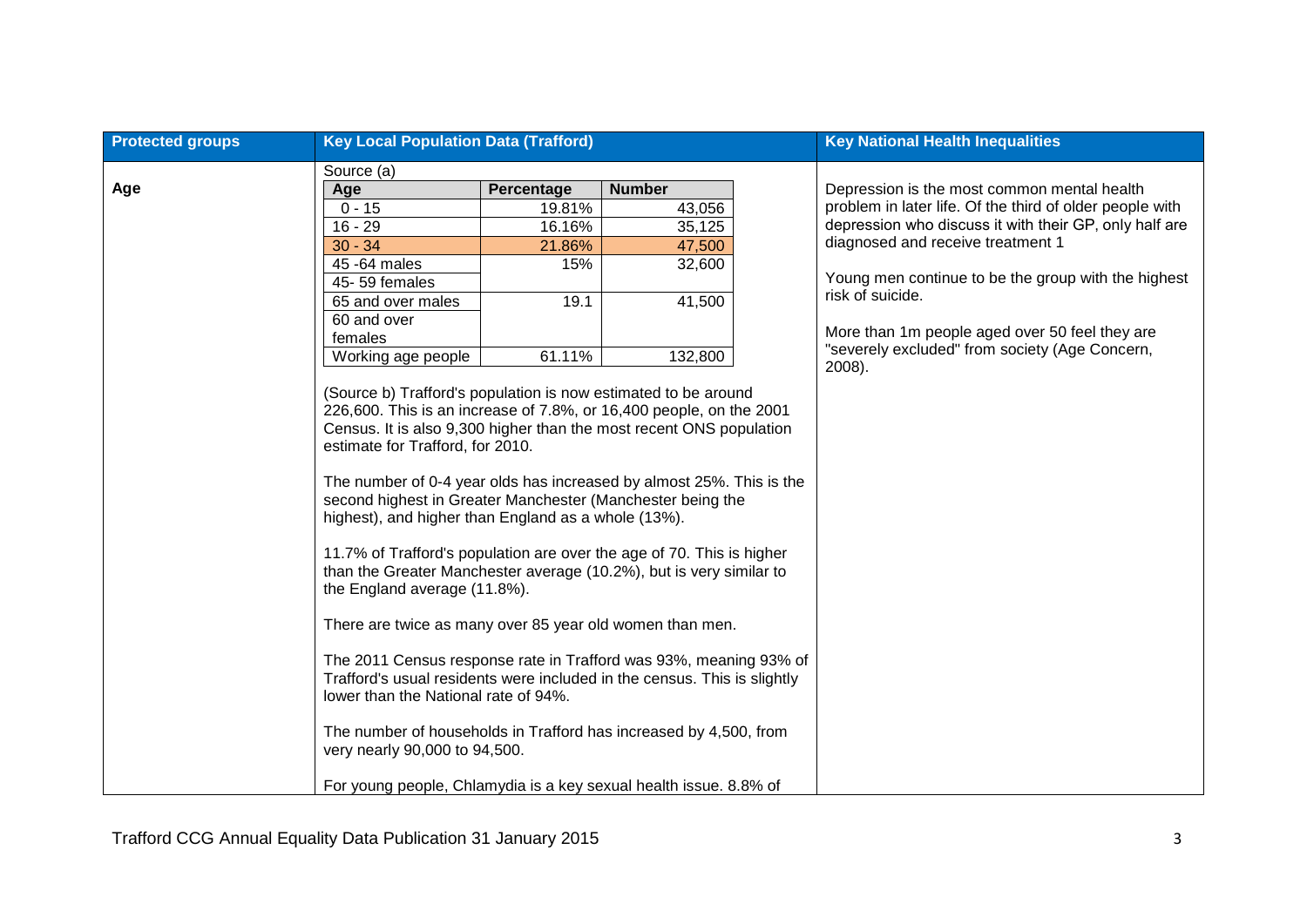| tests for Chlamydia in under 25 year olds in Trafford are positive which   |  |
|----------------------------------------------------------------------------|--|
|                                                                            |  |
| is higher than the average in Greater Manchester.                          |  |
|                                                                            |  |
| Half of lifetime mental illness starts by the age of 14.                   |  |
|                                                                            |  |
| Population estimates                                                       |  |
| The greatest rate of increase in population will be seen in those          |  |
|                                                                            |  |
| people aged over 85. In Trafford there is predicated to be a 78%           |  |
| increase from the current 5,000 over 85s to 8,900 by 2013.                 |  |
|                                                                            |  |
| The two main factors in this population growth are increased life          |  |
| expectancy and birth rate. Average life expectancy of a person born in     |  |
| Trafford today is 78.8 years for men and 83.1 years for women, both        |  |
| slightly above national average. This has been increasing over the last    |  |
| decade or more, and is expected to increase in the foreseeable future.     |  |
| This means more and more people will live into what we currently           |  |
| consider to be extreme old age (90+).                                      |  |
|                                                                            |  |
|                                                                            |  |
| Cancer is now the biggest killer in the under 75s in Trafford. Lifestyle   |  |
| remains a key driver to reducing premature deaths.                         |  |
|                                                                            |  |
| Cancers are attributable to modifiable lifestyle risk factors. Smoking     |  |
| causes around 86% of lung cancer deaths. The biggest preventable           |  |
| risk of breast cancer is being overweight.                                 |  |
|                                                                            |  |
| The impact of people living into very old age has huge implications for    |  |
| mental health services in Trafford. It is estimated that one in four of us |  |
| will suffer from mental health in some point in our lives. As people get   |  |
| older the likelihood of developing dementia increases.                     |  |
|                                                                            |  |
|                                                                            |  |
| By the age of 90, around 30% of people will be living with dementia.       |  |
| Dementia is a long term condition. Some people live with it for 10 to 12   |  |
| years and there are low rates of diagnosis compared to the numbers         |  |
| of people estimated to live with the disease. It is estimated that only    |  |
| around 40% of people living with dementia have a diagnosis.                |  |
|                                                                            |  |
| On average people have 7 years after developing symptoms and 2             |  |
| years after diagnosis.                                                     |  |
|                                                                            |  |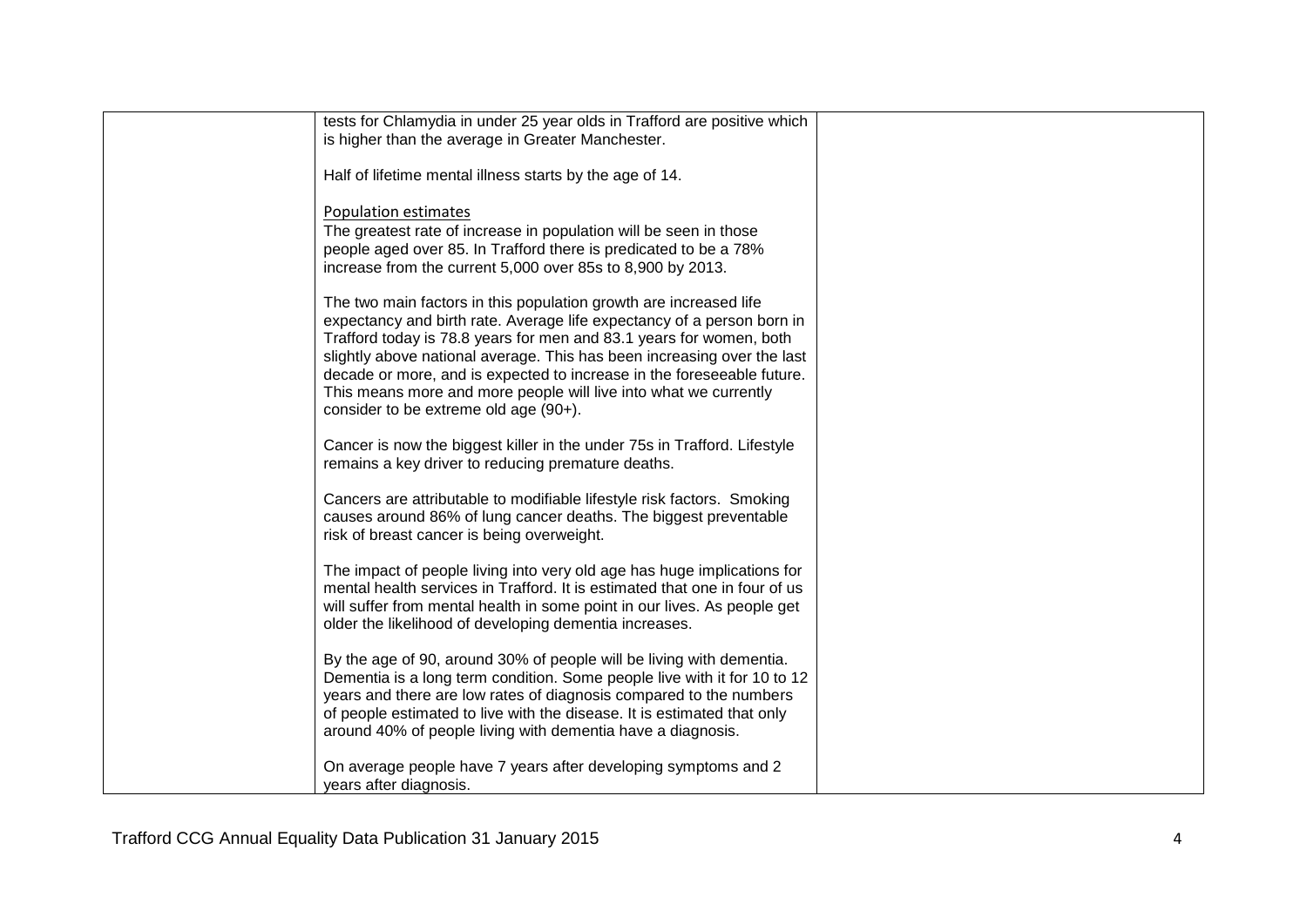|        | This is because many people are not diagnosed until late in their<br>illness, In 2011 there were 972 people registered with a GP in Trafford<br>but it is estimated that there will be around 2,650 people living in the<br>borough living with dementia. These figures seem to indicate that<br>Trafford reflects the national situation.<br>Dementia patients are disproportionately represented in acute and<br>residential care settings. 1 in 4 acute hospital beds is occupied by a<br>patient with dementia. 2/3 of all people living in care homes has a form<br>of dementia.<br>2/3 of people with dementia live in the community. /there is a need for<br>early diagnosis of people living with dementia in the community.<br>(e) Source 2012 JSNA. |                                                     |                              |                                                                                                                                            |                                                                                                                                                                                                                                                                                                                                                                                                                                            |
|--------|---------------------------------------------------------------------------------------------------------------------------------------------------------------------------------------------------------------------------------------------------------------------------------------------------------------------------------------------------------------------------------------------------------------------------------------------------------------------------------------------------------------------------------------------------------------------------------------------------------------------------------------------------------------------------------------------------------------------------------------------------------------|-----------------------------------------------------|------------------------------|--------------------------------------------------------------------------------------------------------------------------------------------|--------------------------------------------------------------------------------------------------------------------------------------------------------------------------------------------------------------------------------------------------------------------------------------------------------------------------------------------------------------------------------------------------------------------------------------------|
|        |                                                                                                                                                                                                                                                                                                                                                                                                                                                                                                                                                                                                                                                                                                                                                               |                                                     |                              |                                                                                                                                            |                                                                                                                                                                                                                                                                                                                                                                                                                                            |
| Gender | Gender<br>Male<br>Female<br>(Source a and b) There are 4,600 more females than males in<br>males in each age band from 0-24, and also between 50 and 60.<br>year old women than men.<br>Life expectance at birth by gender                                                                                                                                                                                                                                                                                                                                                                                                                                                                                                                                    | <b>Trafford</b><br>population<br>116,782<br>117,151 | Percentage<br>49.9%<br>50.1% | Trafford. This is not spread across all ages, however. There are more<br>Females dominate other age bands. There are twice as many over 85 | Men are more likely than women to die from bowel<br>cancer but less likely to be screened (iv).<br>Suicide is currently the biggest killer of men under 35<br>in the UK $(v)$ .<br>2.7 million men in England currently have a mental<br>health problem like depression, anxiety or stress<br>(2009).<br>7.7% of children aged 5-10 years have a mental<br>disorder but boys are twice as likely to experience<br>these problems as girls. |
|        | Gender<br><b>Male</b><br>Female<br>Cancer mortality by gender                                                                                                                                                                                                                                                                                                                                                                                                                                                                                                                                                                                                                                                                                                 | Trafford<br>78.8%<br>83.1%                          | North West<br>77%<br>81.1%   | England<br>78.56<br>82.59%                                                                                                                 | Around 50 per cent of women who use mental health<br>services have experienced violence and abuse.<br>One in three women die from cardiovascular disease<br>(similar to men), yet they are less likely to think they<br>are at risk, call for help or attend a cardio<br>rehabilitation programme (vi).                                                                                                                                    |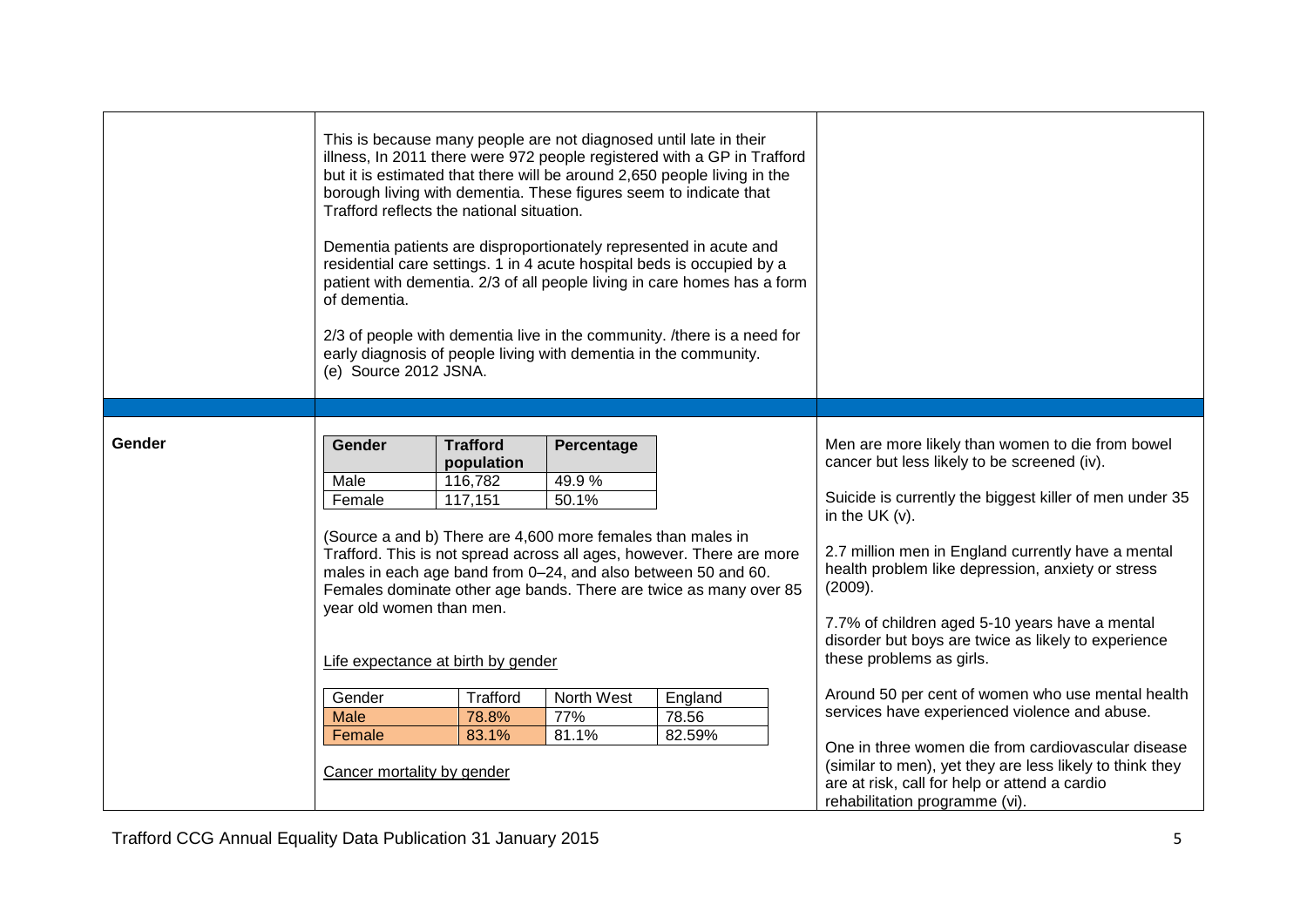| Mortality for<br>all cancers<br>(per 100,000<br>population in<br>2008)                                                                                                                                                | Trafford           | North West       | England         | Women are more at risk of stroke than men and tend<br>to be more seriously affected, needing long-term care<br>$(vii)$ .       |
|-----------------------------------------------------------------------------------------------------------------------------------------------------------------------------------------------------------------------|--------------------|------------------|-----------------|--------------------------------------------------------------------------------------------------------------------------------|
| Males at<br>ages under<br>75                                                                                                                                                                                          | 131.4%             | 140.99%          | 124%            | More men than women suffer from diabetes in<br>England, but women are at relatively greater risk of<br>dying from it than men. |
| Females at<br>ages under<br>75                                                                                                                                                                                        | 92.6%              | 114.38%          | 101.6%          |                                                                                                                                |
| (Rate per 100,000 population 2008)<br>Source (c): Department of Health (DoH)                                                                                                                                          |                    |                  |                 |                                                                                                                                |
| The most common causes of cancer in men in Trafford are prostate,<br>lung and large bowel. The most common areas for women are breast<br>cancer, lung and large bowel.<br>Source (f)<br>Circulatory disease by gender |                    |                  |                 |                                                                                                                                |
| Circulatory                                                                                                                                                                                                           | Trafford           | North West       | England         |                                                                                                                                |
| disease                                                                                                                                                                                                               |                    |                  |                 |                                                                                                                                |
| Males                                                                                                                                                                                                                 | 101.8%             | 124.12%          | 99.9%           |                                                                                                                                |
| Females                                                                                                                                                                                                               | 45.4%              | 54.7%            | 43.9%           |                                                                                                                                |
| (Rate per 100,000 population 2008)<br>Source (c)                                                                                                                                                                      |                    |                  |                 |                                                                                                                                |
| Lone parents by gender                                                                                                                                                                                                |                    |                  |                 |                                                                                                                                |
| Lone parents by<br>gender (% 2011)                                                                                                                                                                                    | Trafford           | North West       | England         |                                                                                                                                |
| Males full time                                                                                                                                                                                                       | 52.76%             | 49.67%           | 52.77%          |                                                                                                                                |
| Males part time<br>Females full time                                                                                                                                                                                  | 13.7%(87)<br>29.75 | 13.68%<br>23.81% | 14.58%<br>23.2% |                                                                                                                                |
|                                                                                                                                                                                                                       | (1, 815)           |                  |                 |                                                                                                                                |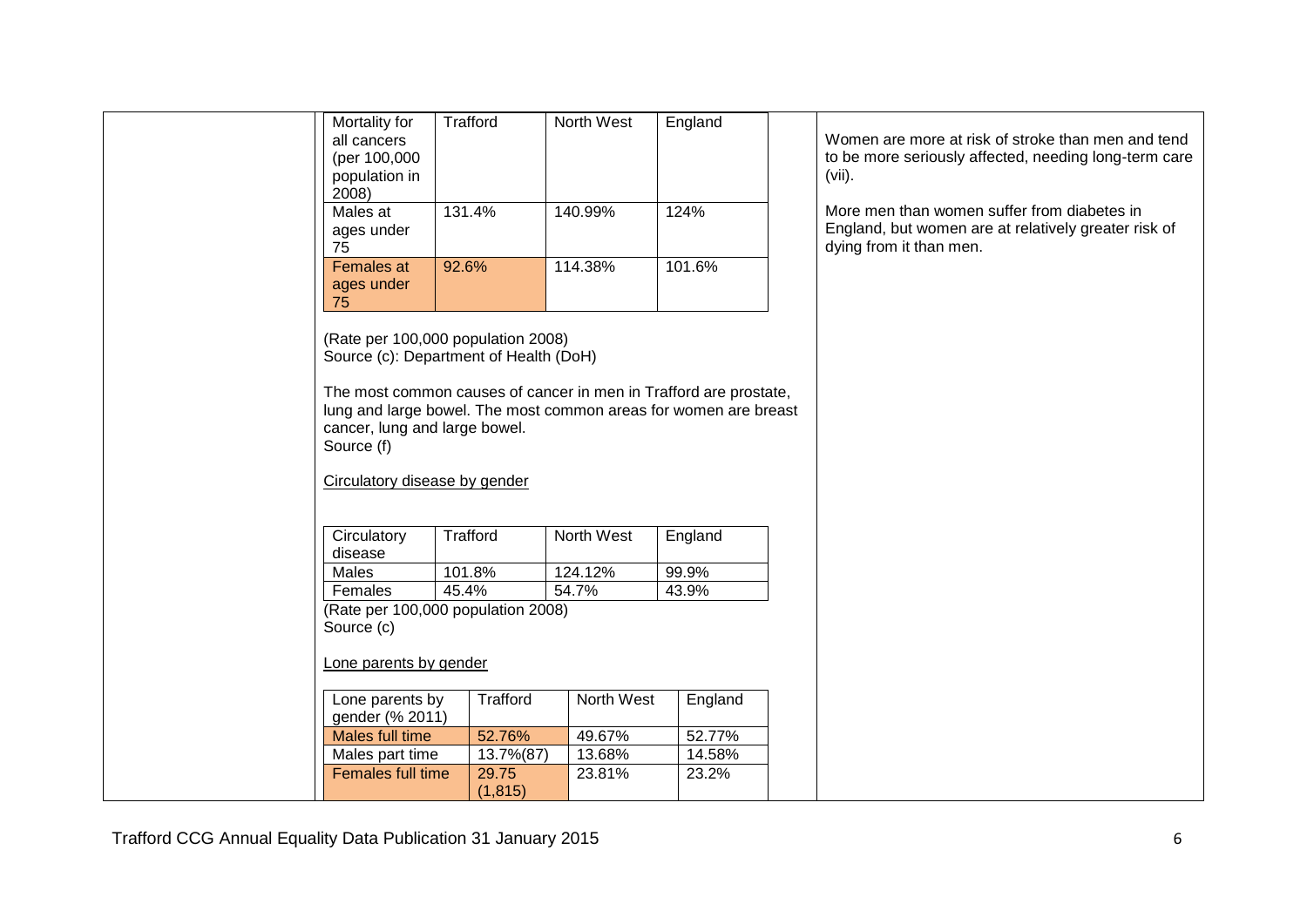|                   | Females part time<br>Source Census 2011                                                                                                                                                                                                                                                                                                                                                                                                                                                                                                                                                                                                                                                        | 35.9%<br>(2, 190) | 35.13% | 35.43% |                                                                                                                                                                                                                                                                                                                                                                                                                                                                                                                                                                                                                                                                                                                                                                                                                                                                                                                                                                                                                                                                                                                                                                                                                                                                                                                 |
|-------------------|------------------------------------------------------------------------------------------------------------------------------------------------------------------------------------------------------------------------------------------------------------------------------------------------------------------------------------------------------------------------------------------------------------------------------------------------------------------------------------------------------------------------------------------------------------------------------------------------------------------------------------------------------------------------------------------------|-------------------|--------|--------|-----------------------------------------------------------------------------------------------------------------------------------------------------------------------------------------------------------------------------------------------------------------------------------------------------------------------------------------------------------------------------------------------------------------------------------------------------------------------------------------------------------------------------------------------------------------------------------------------------------------------------------------------------------------------------------------------------------------------------------------------------------------------------------------------------------------------------------------------------------------------------------------------------------------------------------------------------------------------------------------------------------------------------------------------------------------------------------------------------------------------------------------------------------------------------------------------------------------------------------------------------------------------------------------------------------------|
| <b>Disability</b> | Reducing health inequalities face by disabled people of all ages will<br>require action on increasing access to and uptake of annual health<br>checks and for women access to cervical and breast screening to at<br>least the levels seen in the general population.<br>We need to improve access to health services for specific difficulties<br>such as provision of longer appointment times and better more<br>accessible information. We also need to gain a greater awareness and<br>understanding of the needs of disabled people and the many sub sets<br>of disability eg physical disability, learning disabilities, mental health<br>issues, diabetes, dementia etc.<br>Source (f) |                   |        |        | There are over eleven million people with a limiting<br>long term illness, impairment or disability in Great<br>Britain (x).<br>Around 6 per cent of children are disabled, compared<br>to 15 per cent of working age adults and 45 per cent<br>of adults over State Pension age in Great Britain (xi).<br>A substantially higher proportion of individuals who<br>live in families with disabled members live in poverty,<br>compared to individuals who live in families where no<br>one is disabled.<br>22 per cent of children in families with at least one<br>disabled member are in poverty, a significantly higher<br>proportion than the 16 per cent of children in families<br>with no disabled member (xii).<br>Over a quarter of disabled people say that they do<br>not frequently have choice and control over their daily<br>lives.<br>• People with learning disabilities are 58 times more<br>likely to die before the age of 50 than the general<br>population. A third of people with learning disabilities<br>also have physical disabilities so have a higher risk of<br>osteoporosis, hip displacement, chest infections,<br>higher risk associated heart disease obesity, mental<br>health and early onset dementia. A third of people<br>with learning disabilities have epilepsy (some |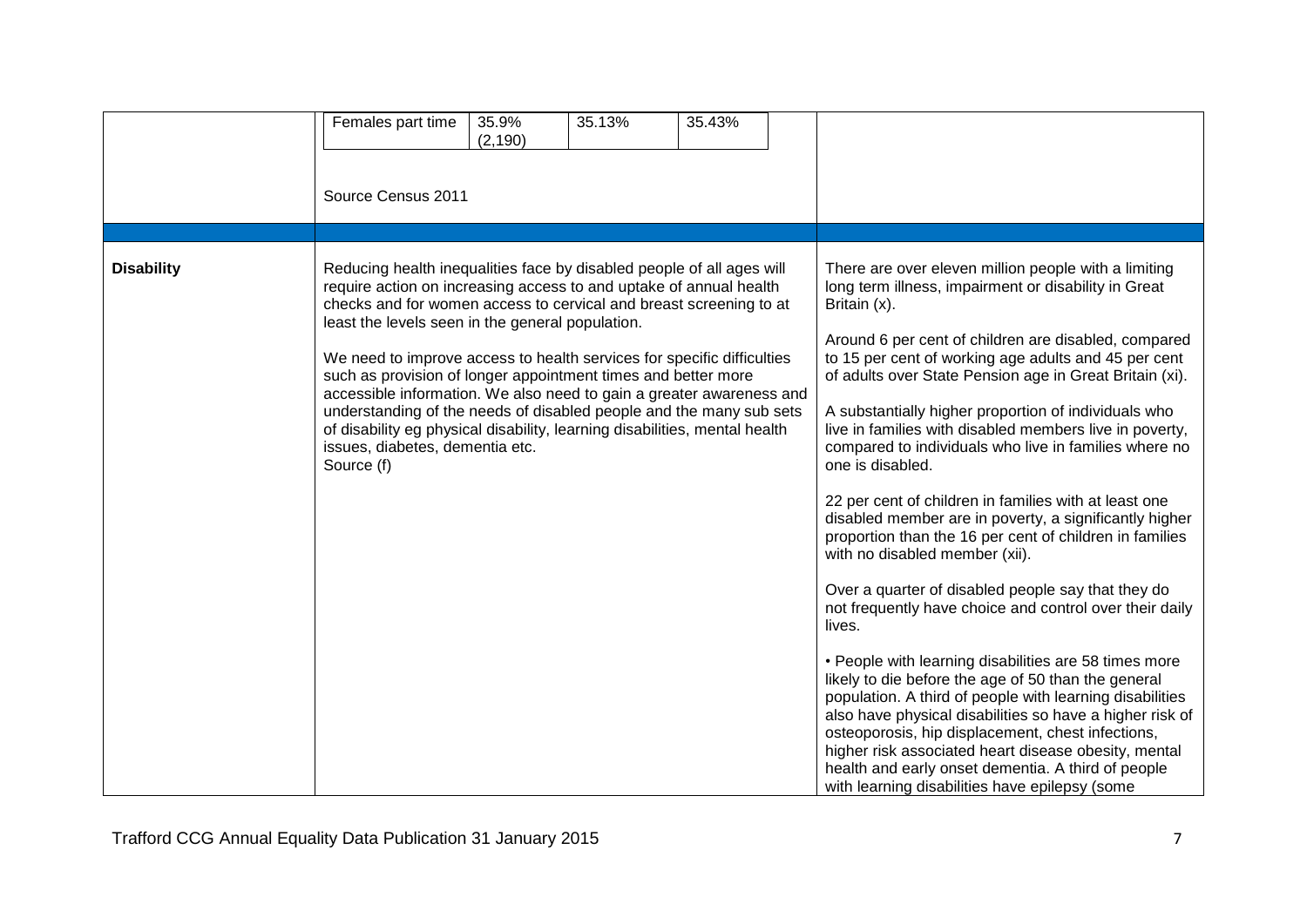| Race | Ethnicity<br><b>White British</b><br>White Irish<br>White Other<br><b>White Gypsy</b><br>Traveller | $\%$<br>80.4<br>2.2<br>2.8<br>0.018 | <b>Trafford</b><br>182200<br>5098 | <b>NW</b><br>6141069 | England  |                                                                                                                                                               |
|------|----------------------------------------------------------------------------------------------------|-------------------------------------|-----------------------------------|----------------------|----------|---------------------------------------------------------------------------------------------------------------------------------------------------------------|
|      |                                                                                                    |                                     |                                   |                      |          |                                                                                                                                                               |
|      |                                                                                                    |                                     |                                   |                      |          | South Asian people are 50% more likely to die                                                                                                                 |
|      |                                                                                                    |                                     |                                   |                      | 42279236 | prematurely from coronary heart disease than the<br>general population (xvi).                                                                                 |
|      |                                                                                                    |                                     |                                   | 64930                | 517001   |                                                                                                                                                               |
|      |                                                                                                    |                                     | 6496                              | 151570               | 2430010  | Type 2 diabetes is up to six times more common in                                                                                                             |
|      |                                                                                                    |                                     | 40                                | 4147                 | 54895    | people of South Asian descent and up to three times                                                                                                           |
|      | Mixed: White<br>and Black<br>Caribbean                                                             | 1.2                                 | 2658                              | 39204                | 415616   | more common among people of African and African-<br>Caribbean origin (xvii).                                                                                  |
|      | Mixed: White<br>and Black<br>African                                                               | 0.3                                 | 669                               | 18392                | 161550   | Asian women aged 65 or more have the highest rate<br>of limiting, long-term illness at 64.5 per cent as<br>compared to 53.1 per cent for all women aged 65 or |
|      | Mixed: White<br>and Asian                                                                          | 0.7                                 | 1535                              | 30529                | 332708   | over (xviii).                                                                                                                                                 |
|      | <b>Other Mixed</b>                                                                                 | 0.5                                 | 1169                              | 22766                | 283005   | Bangladeshi and Pakistani men and women and                                                                                                                   |
|      | Asian British<br>(Indian)                                                                          | 2.7                                 | 6306                              | 107353               | 1395702  | Black Caribbean women were more likely than the<br>general population to report bad or very bad health.                                                       |
|      | Asian British<br>(Pakistani)                                                                       | $\overline{3.1}$                    | 7027                              | 189436               | 1112282  | Pakistani women and Bangladeshi men were more                                                                                                                 |
|      | Asian British<br>(Bangladeshi)                                                                     | 0.2                                 | 457                               | 45897                | 436514   | likely than those in the general population to report a<br>limiting long-standing illness. Pakistani men and                                                  |
|      | Other Asian                                                                                        | 0.9                                 | 1951                              | 46750                | 819402   | women were more likely than the general population                                                                                                            |
|      | <b>Black British:</b><br>African                                                                   | 0.8                                 | 1807                              | 59278                | 977741   | to report acute sickness.                                                                                                                                     |
|      | <b>Black British:</b><br>Caribbean                                                                 | 1.6                                 | 3802                              | 23131                | 591016   | Doctor-diagnosed diabetes was almost four times as<br>prevalent in Bangladeshi men and almost three times                                                     |
|      | <b>Black British:</b><br>Other                                                                     | 0.4                                 | 931                               | 15460                | 277857   | as prevalent in Pakistani and Indian men, than in men<br>in the general population (xix).                                                                     |
|      | Chinese                                                                                            |                                     | 2232                              | 48049                | 379503   |                                                                                                                                                               |
|      | Other - Arab                                                                                       | 0.5                                 | 1259                              | 24528                | 220985   | Self-reported prevalence of cigarette smoking was<br>greater among Bangladeshi and Irish men than in the                                                      |
|      | Other any other<br>ethnic group                                                                    | 0.4                                 | 941                               | 19688                | 327433   | general population. Use of chewing tobacco was<br>most prevalent among the Bangladeshi group, with 9                                                          |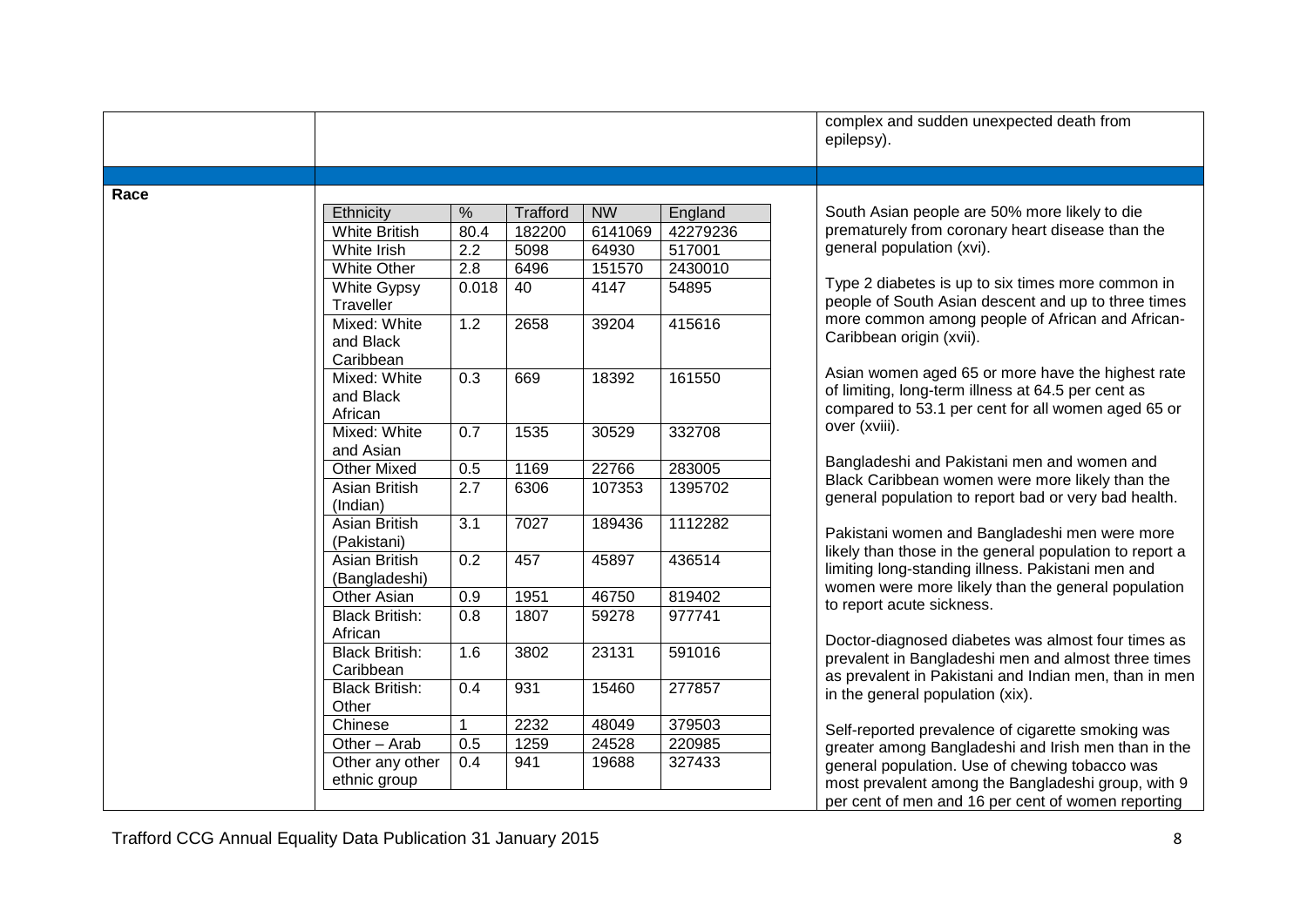#### **Race & Population (figures taken from 2011 census)**

14.5% of the population are from Black and Minority Ethnic groups). The largest of Trafford's minority groups is Pakistani which makes up 3.1% of the total population. This is closely followed by people of Indian origin at 2.7%. All groups including black Caribbean, black African and Chinese are represented making Trafford a diverse population. Latest available data indicates that Trafford's BME population is growing as a proportion. Trafford's BME population of 14.5% is about the same as the overall England average (14.6%) but much higher than the North West (9.8%).

### **Race CVD**

 Cardiovascular disease is significantly higher in the Indian, Bangladeshi, Pakistani, and Black communities than the White population.

### **Race**

Overall, the strategy tackles inequalities and the focus is on; public services improving equality and tackle inequality. Old Trafford locality is in the 10% of Lower Super Output Areas or most relatively deprived in the country. The wealth of evidence in one place within the JSNA provides a sobering testament to the range and depth of inequalities faced by these communities. The locality approach highlighted in the appendix explains how BME groups will be supported in this area. A BME Mental health needs assessment has also been completed and has been referred to when developing the JHWBS priorities. The health needs of these groups is evidenced in the JSNA on the website: [www.infotrafford.org.uk](http://www.infotrafford.org.uk/) Source (e) and (k)

using chewing tobacco. Among Bangladeshi women, use of chewing tobacco was greatest among those aged thirty-five and over (26 per cent).

Black Caribbean and Irish men had the highest prevalence of obesity; Pakistani and Bangladeshi men and women, and Black Caribbean and Black African women, were more likely than the general population to have raised waist to hip ratio and raised waist circumference.

Indian, Pakistani and Bangladeshi men and women were less likely than the general population to meet the physical activity recommendations (of at least thirty minutes of moderate or vigorous exercise on at least five days a week).

Black African boys were more likely to be obese than boys in the general population (31 per cent and 16 per cent respectively). Otherwise, the prevalence of obesity was similar among all groups.

The prevalence of obesity among Black Caribbean and Bangladeshi boys increased between 1999 and 2004 from 16 per cent to 28 per cent, and 12 per cent to 22 per cent respectively.

Irish and Black Caribbean women are much more likely to have high blood pressure than women in the general population.

Gypsy and Travellers, on some sites, have life expectancies of 50 years and experience some of the worst health outcomes of any minority group. The Gypsy and Traveller community continue to experience in some areas significant barriers to accessing health care and public services.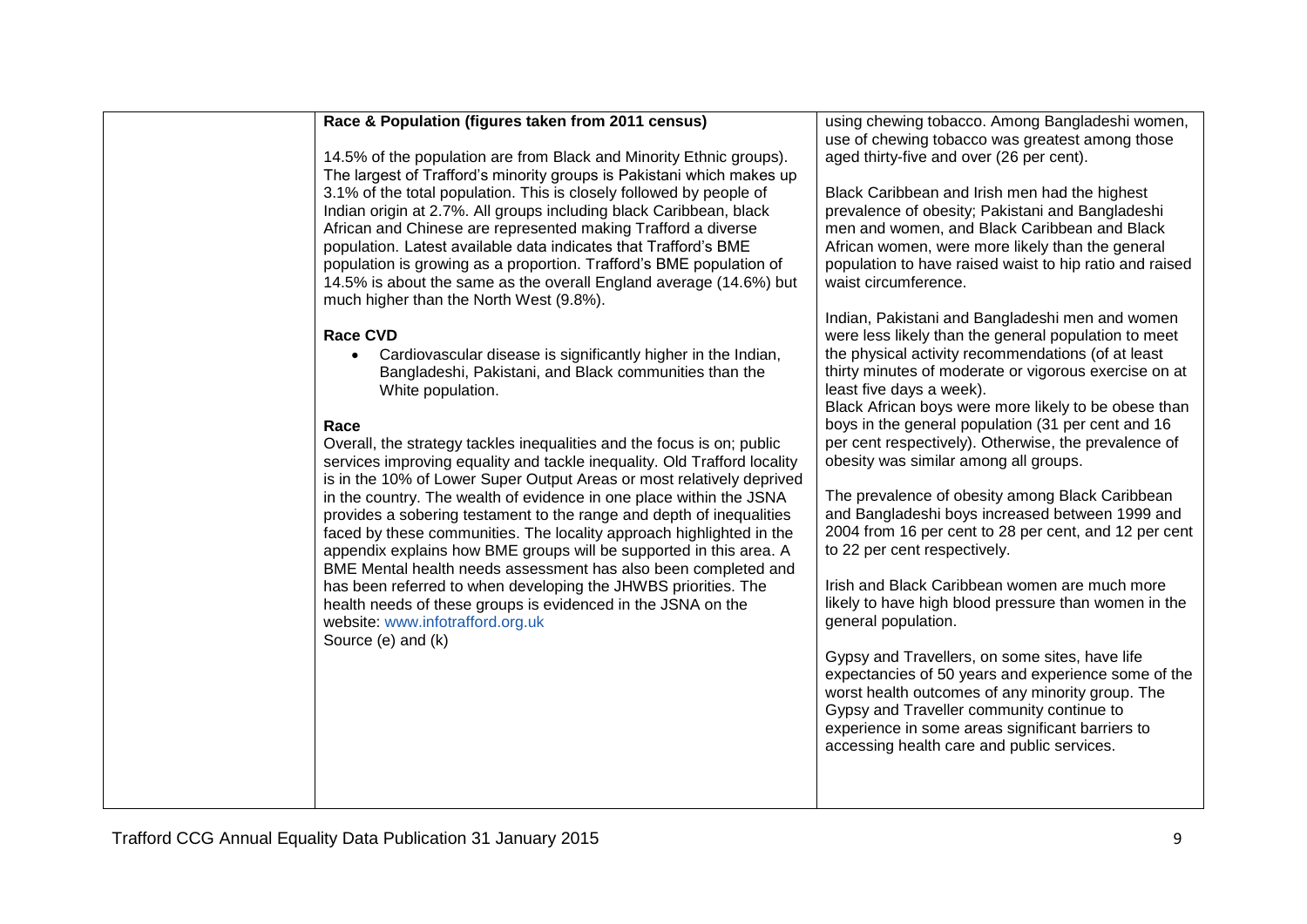| <b>Religion or Belief</b> |                 |                                                                                                                                                                                                                                                                                                                                                                                                                                                                                                                                    |                |                             |                                                                                                                                                                                                                                                                                                                                                                |                                                                                                                                                                                                                                                                                                                                                                                                                                                                                                                                                                                  |
|---------------------------|-----------------|------------------------------------------------------------------------------------------------------------------------------------------------------------------------------------------------------------------------------------------------------------------------------------------------------------------------------------------------------------------------------------------------------------------------------------------------------------------------------------------------------------------------------------|----------------|-----------------------------|----------------------------------------------------------------------------------------------------------------------------------------------------------------------------------------------------------------------------------------------------------------------------------------------------------------------------------------------------------------|----------------------------------------------------------------------------------------------------------------------------------------------------------------------------------------------------------------------------------------------------------------------------------------------------------------------------------------------------------------------------------------------------------------------------------------------------------------------------------------------------------------------------------------------------------------------------------|
|                           | <b>Religion</b> | <b>Trafford</b>                                                                                                                                                                                                                                                                                                                                                                                                                                                                                                                    | <b>England</b> | <b>North</b><br><b>West</b> | GM                                                                                                                                                                                                                                                                                                                                                             | Only half of people who are of South Asian heritage<br>are likely to take up bowel cancer screenings, which                                                                                                                                                                                                                                                                                                                                                                                                                                                                      |
|                           | Christian       | 63.4%                                                                                                                                                                                                                                                                                                                                                                                                                                                                                                                              | 50.4%          | 67.3%                       | 61.8%                                                                                                                                                                                                                                                                                                                                                          | drops to a quarter for Muslims. This is in comparison                                                                                                                                                                                                                                                                                                                                                                                                                                                                                                                            |
|                           | <b>Buddhist</b> | 0.3                                                                                                                                                                                                                                                                                                                                                                                                                                                                                                                                | 0.5            | 0.3                         | 0.4                                                                                                                                                                                                                                                                                                                                                            | to two thirds of people who are not Muslim or not of                                                                                                                                                                                                                                                                                                                                                                                                                                                                                                                             |
|                           | Hindu           | 1.0                                                                                                                                                                                                                                                                                                                                                                                                                                                                                                                                | 1.5            | 0.5                         | 0.9                                                                                                                                                                                                                                                                                                                                                            | South Asian heritage.                                                                                                                                                                                                                                                                                                                                                                                                                                                                                                                                                            |
|                           | Jewish          | 1.1                                                                                                                                                                                                                                                                                                                                                                                                                                                                                                                                | 0.5            | 0.4                         | 0.9                                                                                                                                                                                                                                                                                                                                                            |                                                                                                                                                                                                                                                                                                                                                                                                                                                                                                                                                                                  |
|                           | Muslim          | 5.7                                                                                                                                                                                                                                                                                                                                                                                                                                                                                                                                | 5.0            | 5.1                         | 8.7                                                                                                                                                                                                                                                                                                                                                            | Of all faiths, limiting long term illness or disability                                                                                                                                                                                                                                                                                                                                                                                                                                                                                                                          |
|                           | Sikh            | 0.7                                                                                                                                                                                                                                                                                                                                                                                                                                                                                                                                | 0.8            | 0.1                         | 0.2                                                                                                                                                                                                                                                                                                                                                            | rates are highest amongst Muslims 24% females                                                                                                                                                                                                                                                                                                                                                                                                                                                                                                                                    |
|                           | Other           | 0.2                                                                                                                                                                                                                                                                                                                                                                                                                                                                                                                                | 0.4            | 0.3                         | 0.3                                                                                                                                                                                                                                                                                                                                                            | 21% males.                                                                                                                                                                                                                                                                                                                                                                                                                                                                                                                                                                       |
|                           | Source (h)      |                                                                                                                                                                                                                                                                                                                                                                                                                                                                                                                                    |                |                             |                                                                                                                                                                                                                                                                                                                                                                | Muslim, Sikh and Hindu females are more likely to<br>report ill health than males from those religions.<br>Some religions forbid certain types of treatment and<br>drugs used: for instance, the prohibition of eating<br>pork in Judaism and Islam means that porcine-or<br>alcohol-based drugs might be forbidden in these<br>communities.<br>Many religions believe in the 'supernatural' which<br>implies that scientific explanations do not always<br>apply.<br>Religion and belief impacts on a variety of health<br>matters such as blood transfusion, contraception and |
|                           |                 |                                                                                                                                                                                                                                                                                                                                                                                                                                                                                                                                    |                |                             |                                                                                                                                                                                                                                                                                                                                                                | medication.                                                                                                                                                                                                                                                                                                                                                                                                                                                                                                                                                                      |
| <b>Sexual Orientation</b> |                 | National and Greater Manchester data sources such as surveys<br>designed to capture sexual orientation and behaviour show 5-7% of<br>the population is LGB. However, many people do not disclose their<br>sexual orientation on surveys and it is estimated that the Lesbian,<br>Gay, Bisexual and Transgender (LGBT) community make up 9 per<br>cent of the population in Greater Manchester. Based on Trafford's<br>population of 226,600 people (census 2011) this would give an LGBT<br>community of between 11,300 and 20,394 |                |                             | Lesbians may have a higher risk of breast cancer and<br>gay men are at higher risk of HIV (xxiii).<br>Almost 50% of the LGBT community smoke.<br>Nine in ten lesbian and bisexual women drink and 40<br>per cent drink three times a week compared to a<br>quarter of women in general, Lesbian and bisexual<br>women are five times more likely to have taken |                                                                                                                                                                                                                                                                                                                                                                                                                                                                                                                                                                                  |

Trafford CCG Annual Equality Data Publication 31 January 2015 10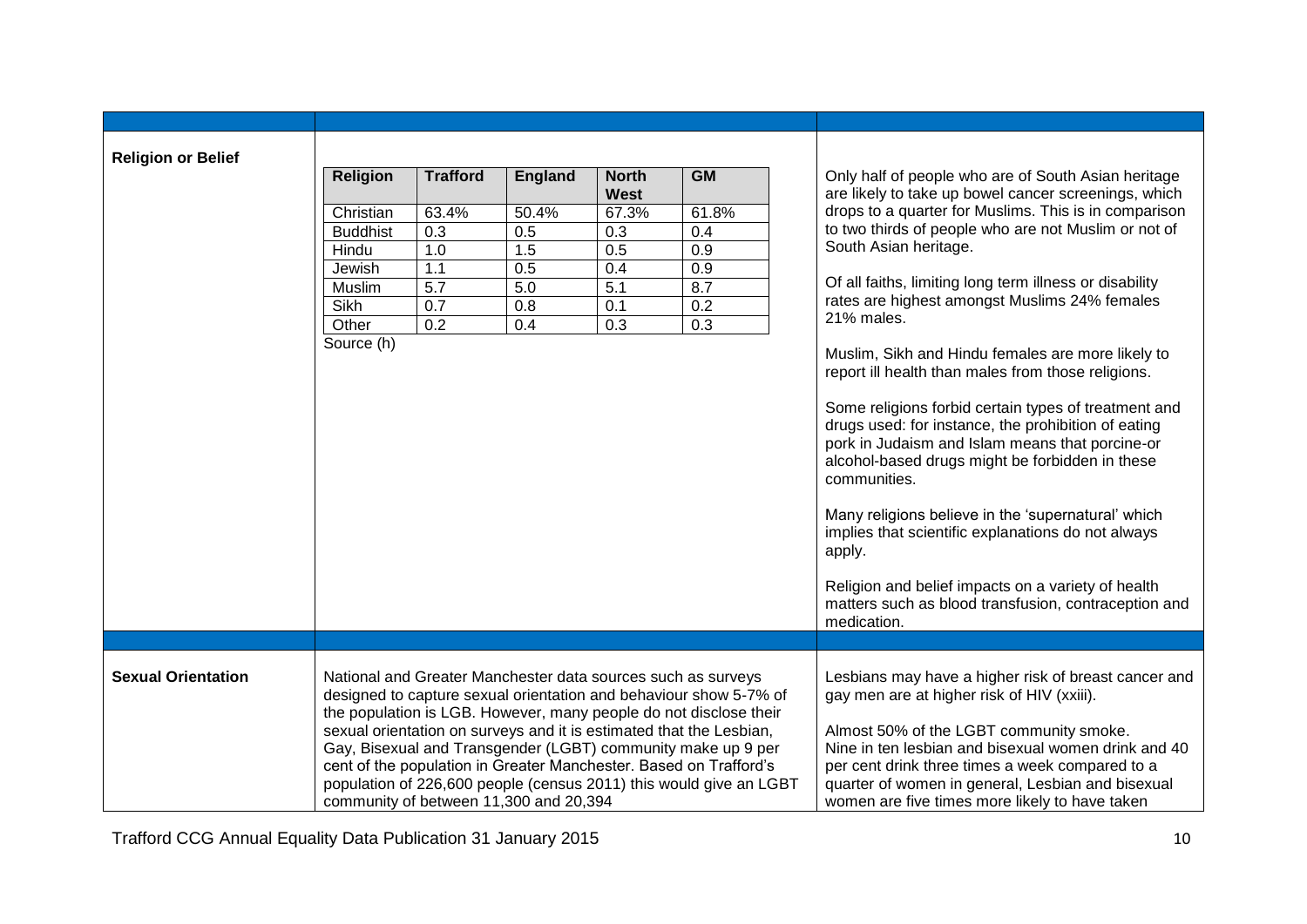|  | drugs.                                                                                                                                                                                                                    |
|--|---------------------------------------------------------------------------------------------------------------------------------------------------------------------------------------------------------------------------|
|  | Binge drinking is around twice as common among<br>LGB people compared with the general population                                                                                                                         |
|  | Almost one-third of LGB people who are substance<br>dependent would not seek information, advice or<br>treatment, even if they were worried about their drug<br>or alcohol use, XXIX                                      |
|  | In the last year, 3% of gay men and 5% of bisexual<br>men have attempted to take their own life, compared<br>to only 0.4% of men in general.                                                                              |
|  | Among the 16- to 24-year-old age group, 6% of gay<br>and bisexual men have attempted to take their own<br>life in the last year, compared to less than 1% of men<br>in general in this age group.                         |
|  | 7% of gay and bisexual men deliberately harmed<br>themselves in the last year, compared to only 3% of<br>men in general who have ever harmed themselves.                                                                  |
|  | Among the 16- to 24-year-old age group, 15% of gay<br>and bisexual men have harmed themselves in the<br>last year, compared to 7% of men in general in this<br>age group who have ever deliberately harmed<br>themselves. |
|  | Lesbian young people are up to six times more likely<br>to attempt suicide than heterosexual youth. Young<br>gay men are 30 times more likely to attempt suicide<br>than their heterosexual counterparts (xxiv).          |
|  | Half of lesbians and bisexual women are not out to<br>their GP or healthcare professionals. A third of gay<br>and bisexual men are not out to their GP or<br>healthcare professionals.                                    |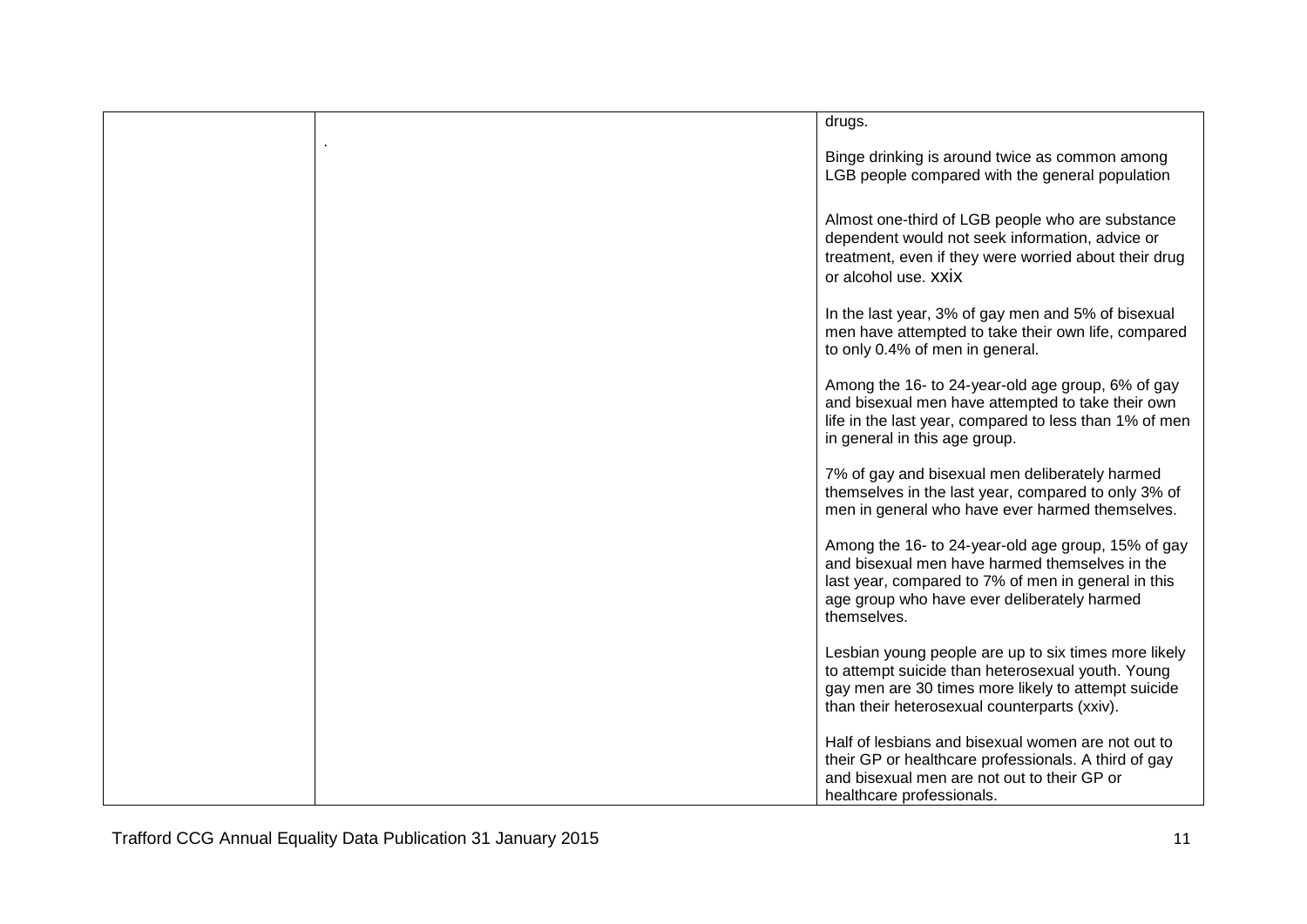|  | There are over 400,000 black and minority ethnic<br>lesbian, gay and bisexual people living in Great<br>Britain.<br>More than two in five (43 per cent) have never been                                                                                                                                                                                                                                                                                                   |
|--|---------------------------------------------------------------------------------------------------------------------------------------------------------------------------------------------------------------------------------------------------------------------------------------------------------------------------------------------------------------------------------------------------------------------------------------------------------------------------|
|  | screened for sexually transmitted infections xxviii                                                                                                                                                                                                                                                                                                                                                                                                                       |
|  | More than one in ten (11 per cent) over the age of<br>25 have never had a cervical screen compared to<br>seven per cent of women in general                                                                                                                                                                                                                                                                                                                               |
|  | Three in ten have had an eating disorder compared<br>to 1 in 20 of the general population who have eating<br>disorders                                                                                                                                                                                                                                                                                                                                                    |
|  | These inequalities increase further among bisexual<br>women:                                                                                                                                                                                                                                                                                                                                                                                                              |
|  | Fifteen per cent have had problems with their weight<br>or eating in the last year compared to four per cent of<br>men in general xxvii                                                                                                                                                                                                                                                                                                                                   |
|  | Almost two in five (38 per cent) have never been<br>tested for any sexually transmitted infection                                                                                                                                                                                                                                                                                                                                                                         |
|  | Half (49 per cent) have never had an HIV test                                                                                                                                                                                                                                                                                                                                                                                                                             |
|  | These inequalities increase further among bisexual<br>men:                                                                                                                                                                                                                                                                                                                                                                                                                |
|  | Domestic abuse:<br>Four in ten (39 per cent) lesbians and bisexual<br>women with a disability have experienced domestic<br>abuse in a relationship<br>A greater number of gay and bisexual men have<br>experienced domestic abuse from a family member<br>or partner since the age of 16 than both men and<br>women in general.<br>Of gay and bisexual men:<br>Half (49 per cent) of all gay and bisexual men have<br>experienced at least one incident of domestic abuse |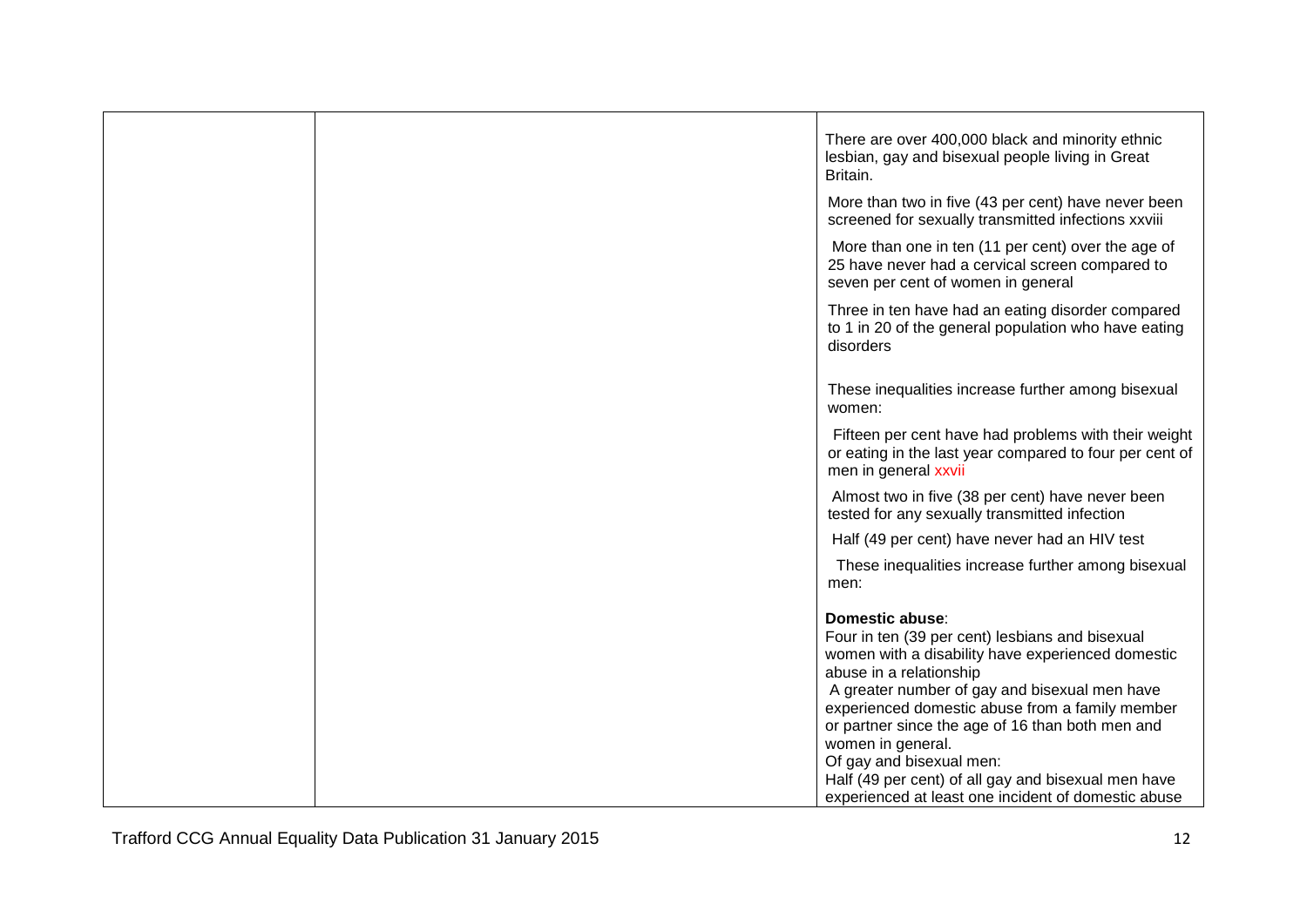|                    |                                                                                                                                                                                                                                                                                                                                                                                                                                                          | from a family member or partner since the age of 16.<br>Almost two-thirds (63 per cent) of gay and bisexual<br>men with a disability have experienced at least one<br>incident of domestic abuse from a family member or<br>partner since the age of 16                                                                                                                                                                                                                                                                                                                                                                                                                                                                                                                                                                                                                                                                                                                                                                                                                                                                                                      |
|--------------------|----------------------------------------------------------------------------------------------------------------------------------------------------------------------------------------------------------------------------------------------------------------------------------------------------------------------------------------------------------------------------------------------------------------------------------------------------------|--------------------------------------------------------------------------------------------------------------------------------------------------------------------------------------------------------------------------------------------------------------------------------------------------------------------------------------------------------------------------------------------------------------------------------------------------------------------------------------------------------------------------------------------------------------------------------------------------------------------------------------------------------------------------------------------------------------------------------------------------------------------------------------------------------------------------------------------------------------------------------------------------------------------------------------------------------------------------------------------------------------------------------------------------------------------------------------------------------------------------------------------------------------|
| <b>Transgender</b> | According to research carried out by the Gender Identity and<br>Education Research Society (GIRES) the prevalence of people who<br>had sought medical care for gender variance in 2007 was 20 per<br>100,000, i.e. 10,000 people nationally, of whom 6,000 had undergone<br>transition. This equates to approximately 44 transgender people in<br>Trafford.<br>80% were assigned as boys at birth (now trans women) and 20% as<br>girls (now trans men). | Tran's men (female to male) are rarely included in<br>breast screening programmes. Tran's women (male<br>to female) are rarely offered prostate screening but<br>are often inappropriately invited for cervical<br>screenings.<br>Intersex women report being repeatedly asked about<br>their last period and their contraceptive use, some<br>are given smears (although they do not have a<br>cervix).<br>Transgender people are at a greater risk of<br>depression, self-harm and suicide due to the social<br>disapproval and discrimination that they encounter.<br>34% of people with gender identity issues report<br>having attempted suicide or self-harm one or more<br>times when they have not been able to access<br>support and treatment in a timely way (xxv).<br>For the Transgender community mental health<br>problems are a serious concern as well as ignorance<br>of their sexual health needs.<br>1 in 3 trans people face difficulties when trying to get<br>information and obtaining funding for Gender<br>Reassignment Surgery.<br>23% of the population suffer from long term illnesses,<br>against the national average of 18%. |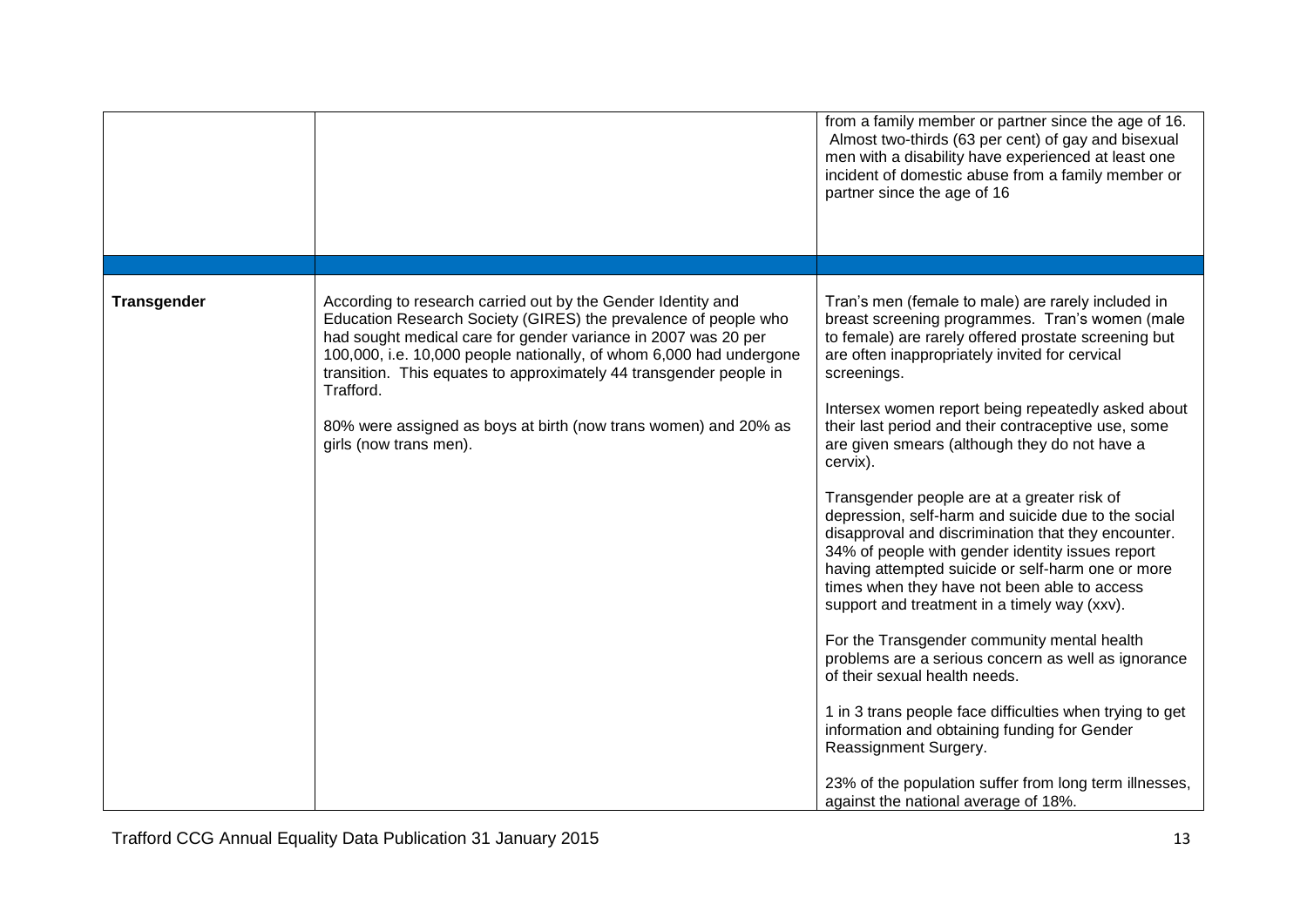|                                                             |                                                                                                |                       |                       |                                                                                                                                                                    |                                                                                                           | Transgender people can face discrimination and<br>harassment. Negative experiences have been<br>reported e.g. being addressed incorrectly placed on<br>the wrong ward for their acquired gender or staff<br>allowing their personal feelings to be known by the<br>patient.<br>Young Trans people report insecure housing,<br>economic hardship, legal problems and difficulty in<br>accessing appropriate healthcare. They have limited<br>family support, high rates of substance abuse and<br>high risk sexual behaviours (xxvi). |
|-------------------------------------------------------------|------------------------------------------------------------------------------------------------|-----------------------|-----------------------|--------------------------------------------------------------------------------------------------------------------------------------------------------------------|-----------------------------------------------------------------------------------------------------------|--------------------------------------------------------------------------------------------------------------------------------------------------------------------------------------------------------------------------------------------------------------------------------------------------------------------------------------------------------------------------------------------------------------------------------------------------------------------------------------------------------------------------------------|
| <b>Marriage and Civil</b>                                   | <b>Married</b>                                                                                 | In a registered same  | <b>Other</b>          | <b>Single</b>                                                                                                                                                      |                                                                                                           |                                                                                                                                                                                                                                                                                                                                                                                                                                                                                                                                      |
| Partnership                                                 |                                                                                                | sex civil partnership | living in a<br>couple |                                                                                                                                                                    |                                                                                                           |                                                                                                                                                                                                                                                                                                                                                                                                                                                                                                                                      |
|                                                             | 87847                                                                                          | 397                   | 20246                 | 73850                                                                                                                                                              |                                                                                                           |                                                                                                                                                                                                                                                                                                                                                                                                                                                                                                                                      |
|                                                             |                                                                                                |                       |                       |                                                                                                                                                                    |                                                                                                           |                                                                                                                                                                                                                                                                                                                                                                                                                                                                                                                                      |
|                                                             |                                                                                                |                       |                       |                                                                                                                                                                    |                                                                                                           |                                                                                                                                                                                                                                                                                                                                                                                                                                                                                                                                      |
|                                                             |                                                                                                |                       |                       |                                                                                                                                                                    |                                                                                                           |                                                                                                                                                                                                                                                                                                                                                                                                                                                                                                                                      |
| <b>Pregnancy Maternity and</b><br><b>Breastfeeding mums</b> | Race/Carers/Pregnancy and Maternity/Breastfeed themes from<br>Trafford Integrated plan 2012-15 |                       |                       |                                                                                                                                                                    | There is significant inequality in the uptake and<br>maintenance of breast-feeding rates in England, with |                                                                                                                                                                                                                                                                                                                                                                                                                                                                                                                                      |
|                                                             | http://www.traffordccg.nhs.uk/assets/pdf/Integrated%20Plan%20v5.pdf                            |                       |                       |                                                                                                                                                                    |                                                                                                           | much lower rates among women in low income<br>groups. This contributes to inequalities in:                                                                                                                                                                                                                                                                                                                                                                                                                                           |
|                                                             | Source (j)                                                                                     |                       |                       |                                                                                                                                                                    | the number of hospital admissions for<br>$\bullet$<br>diarrhoea and respiratory infections in infants     |                                                                                                                                                                                                                                                                                                                                                                                                                                                                                                                                      |
|                                                             | Cancer: breast cancer in Women<br>17% 2007-10<br>$\bullet$                                     |                       |                       | the risk of ovarian and breast cancer in<br>women who breastfeed is lower<br>childhood obesity rates, and rates of<br>coronary heart disease and diabetes in later |                                                                                                           |                                                                                                                                                                                                                                                                                                                                                                                                                                                                                                                                      |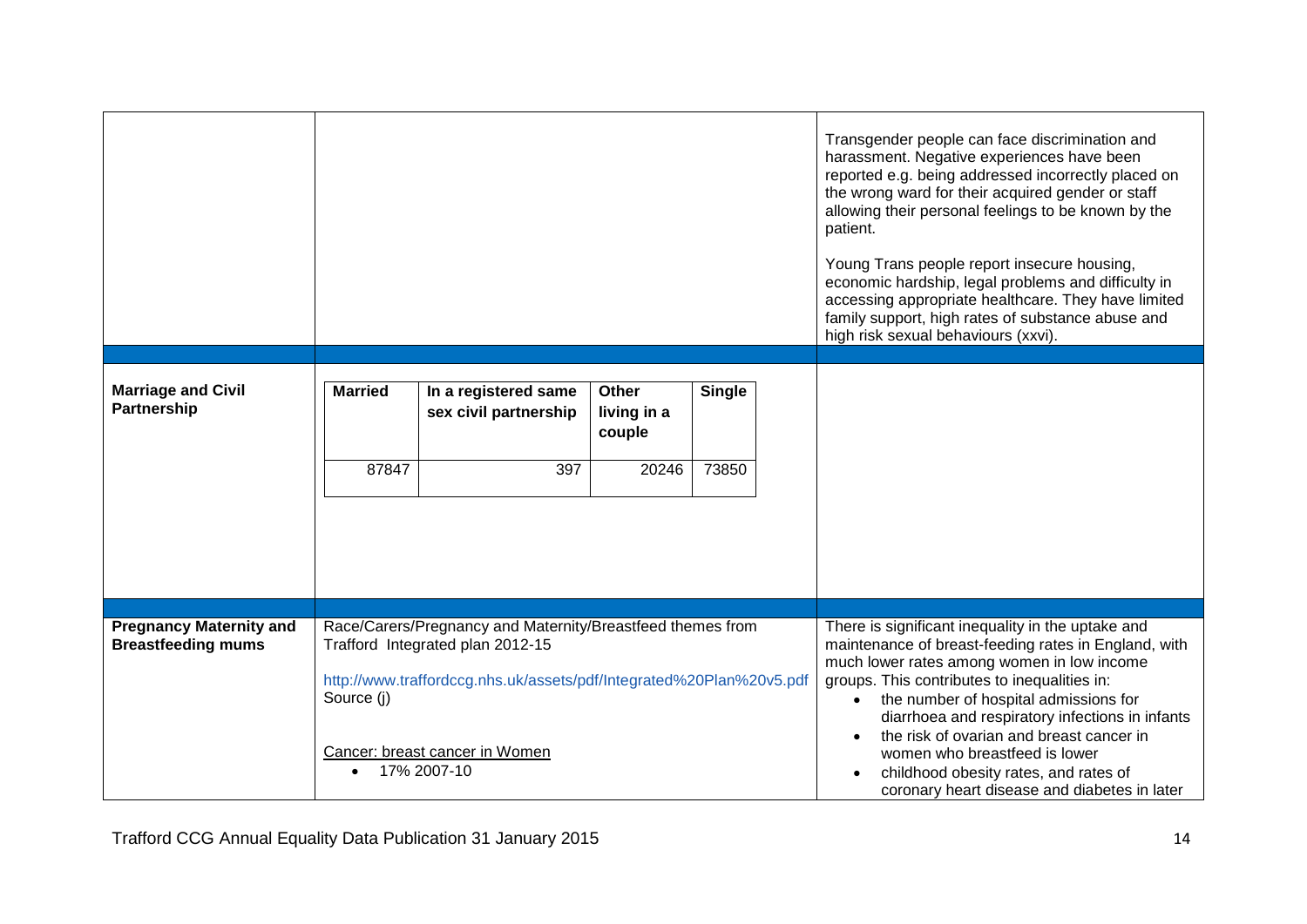|               | <b>Pregnancy and Maternity</b><br>The HWB strategy follows the life-course approach and starts in<br>pregnancy. These are the areas highlighted in the strategy: "We need<br>to try and ensure that every baby and child in Trafford gets off to a<br>good start. Evidence shows us that what happens in utero, early life<br>and childhood impacts on health and wellbeing for the rest of the<br>person's life. Influences on babies' health start in pregnancy.<br>Although smoking rates in pregnancy are relatively low we must<br>continue to support pregnant women to stop smoking to reduce the<br>incidence of low birth weight. Also, if children breathe in second-hand<br>smoke their chance of getting asthma doubles. Obesity in pregnancy<br>is another risk factor for mother and baby so obesity strategies to                  | life<br>Smoking is the single most modifiable risk factor for<br>adverse outcomes in pregnancy; contributing to 40%<br>of all infant deaths, 12.5% increased risk of<br>premature birth and 26.3% increased risk of<br>intrauterine growth restriction <sup>[1]</sup> .<br>Currently 20-25% of neonatal admissions are<br>estimated to be primarily as a result of smoking<br>during pregnancy <sup>[2]</sup><br>Children from more deprived households are more<br>exposed to second-hand smoke.<br>Children exposed to tobacco smoke are at much |
|---------------|---------------------------------------------------------------------------------------------------------------------------------------------------------------------------------------------------------------------------------------------------------------------------------------------------------------------------------------------------------------------------------------------------------------------------------------------------------------------------------------------------------------------------------------------------------------------------------------------------------------------------------------------------------------------------------------------------------------------------------------------------------------------------------------------------------------------------------------------------|----------------------------------------------------------------------------------------------------------------------------------------------------------------------------------------------------------------------------------------------------------------------------------------------------------------------------------------------------------------------------------------------------------------------------------------------------------------------------------------------------------------------------------------------------|
|               | ensure young women maintain a healthy weight during pregnancy are<br>vital. Seeing women early in pregnancy is important to ensure factors<br>which may affect babies health are identified early and an appropriate<br>range of support given to pregnant women depending on their needs.<br>This includes assessment of mental health. Breastfed babies are less<br>likely to become obese in the future and there is evidence to suggest<br>that women who breastfeed have a slightly lower chance of<br>developing breast cancer. Initiation of breastfeeding and breastfeeding<br>rates at 6-8 weeks, whilst comparatively good compared to national<br>levels and second highest in the north of England, mask big<br>inequalities across areas in Trafford. Breastfeeding initiation rates are<br>discussed in the strategy.<br>Source (j) | greater risk of cot death, meningitis, lung infections<br>and ear disease, resulting in around 10,000 hospital<br>admissions each year.<br>If both parents smoke, children are four times more<br>likely to start smoking than if neither parent smokes.                                                                                                                                                                                                                                                                                           |
| <b>Carers</b> | Trafford CCG is working in partnership with Trafford Council to review<br>the carer strategy for the Borough. Taking the strategy forward is<br>about working with carers and partners to identify priorities and set out                                                                                                                                                                                                                                                                                                                                                                                                                                                                                                                                                                                                                         |                                                                                                                                                                                                                                                                                                                                                                                                                                                                                                                                                    |
|               | a plan of action to help us respond to the needs of carers within<br>Trafford Borough. As part of the review, carer consultation was<br>considered to be an essential element, therefore representatives from<br>Trafford Council and Trafford CCG met with carers in December 2011                                                                                                                                                                                                                                                                                                                                                                                                                                                                                                                                                               |                                                                                                                                                                                                                                                                                                                                                                                                                                                                                                                                                    |

 $^{[1]}$  DH (2009). NHS Stop Smoking Services: Service and monitoring guidance 2010/11

 $\overline{a}$ 

<sup>&</sup>lt;sup>[2]</sup> Steve Ryan, (then) Medical Director Alder Hey Children's Hospital, Liverpool, provided to NHS Blackpool 2010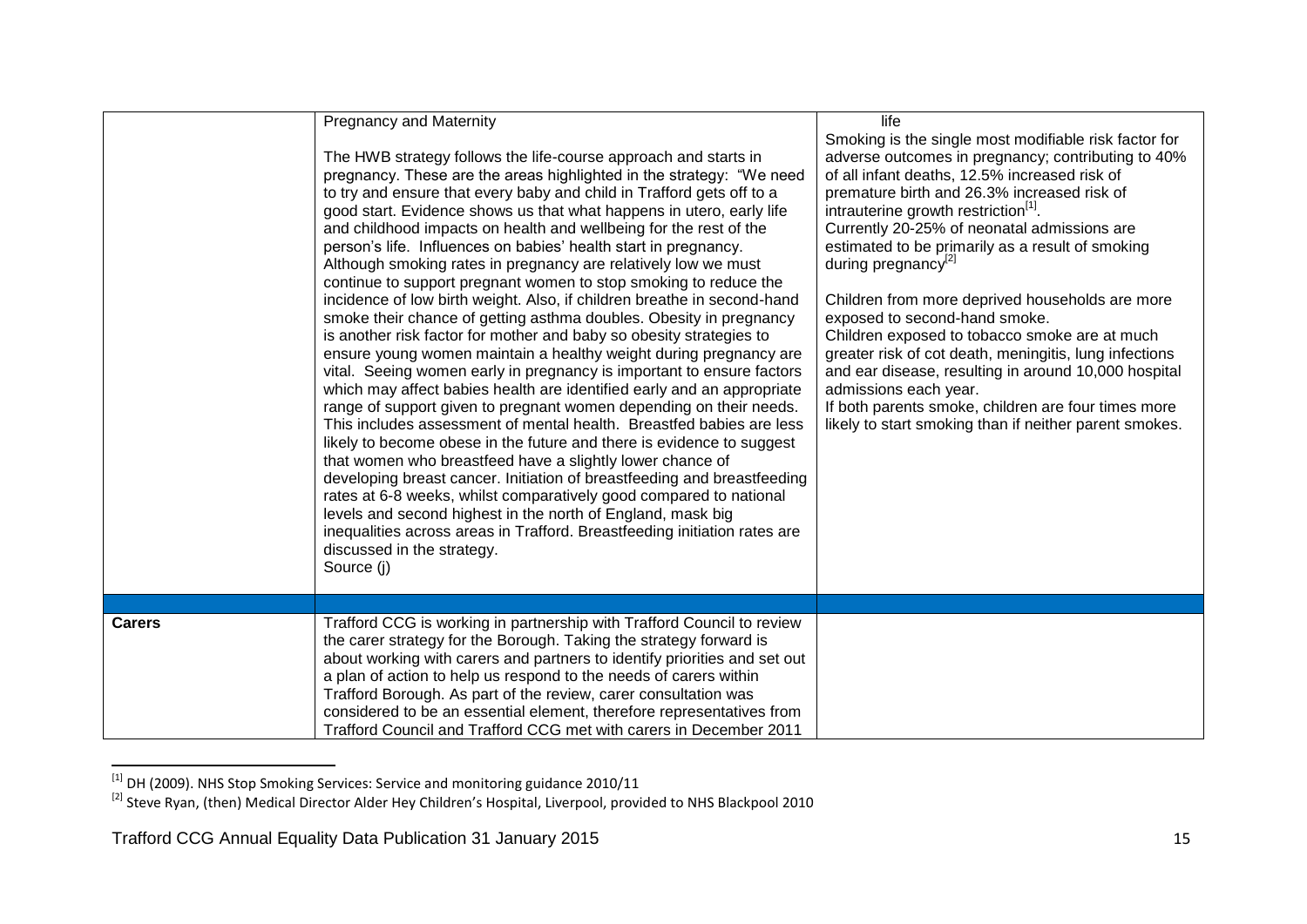| to agree an engagement strategy. The strategy set out a plan of how<br>to work in partnership with carers to identify the type of help and<br>support they need to continue in their caring role.                                                                                                                                                                                                                                                                                                                                                                                                                                                          |  |
|------------------------------------------------------------------------------------------------------------------------------------------------------------------------------------------------------------------------------------------------------------------------------------------------------------------------------------------------------------------------------------------------------------------------------------------------------------------------------------------------------------------------------------------------------------------------------------------------------------------------------------------------------------|--|
| There has been a positive response to the consultation with carers<br>being keen to have their say and tell us about the services they need<br>to help them in their caring role.                                                                                                                                                                                                                                                                                                                                                                                                                                                                          |  |
| Although different methods have been used to capture carer views<br>common themes have emerged which are categorised below:<br>I. Early Intervention and Carer Assessments<br>II. Respite/breaks/one off payments<br>III. Support and recognition from GP and health agencies<br>IV. Recognition<br>V. Information<br>VI. Third Sector Support<br>VII. Young Carers                                                                                                                                                                                                                                                                                        |  |
| The aim is to incorporate these areas into the updated strategy and<br>link our local priorities to outcomes in the National Strategy. These<br>priority areas will be monitored<br>as Quality Standards to ensure improvements and developments in<br>services that help and support carers safely and effectively.                                                                                                                                                                                                                                                                                                                                       |  |
| Locally, people with a learning disability and family carers have<br>emphasised to us that someone with a learning disability can<br>frequently have a range of interlinking health conditions and needs<br>and that often these issues cross over in ways which increase the<br>effect that one condition on its own would have. The strategy<br>highlights that support for carers will be crucial in supporting any future<br>developments, especially in light of the ageing population and where<br>disabled people may themselves become carers. It is stated on page<br>34 that supporting carers is something that we will remain focused<br>upon. |  |
| Source (I) Health and wellbeing Strategy 2013-16<br>http://www.infotrafford.org.uk/custom/resources/HWBSFull2014.pdf                                                                                                                                                                                                                                                                                                                                                                                                                                                                                                                                       |  |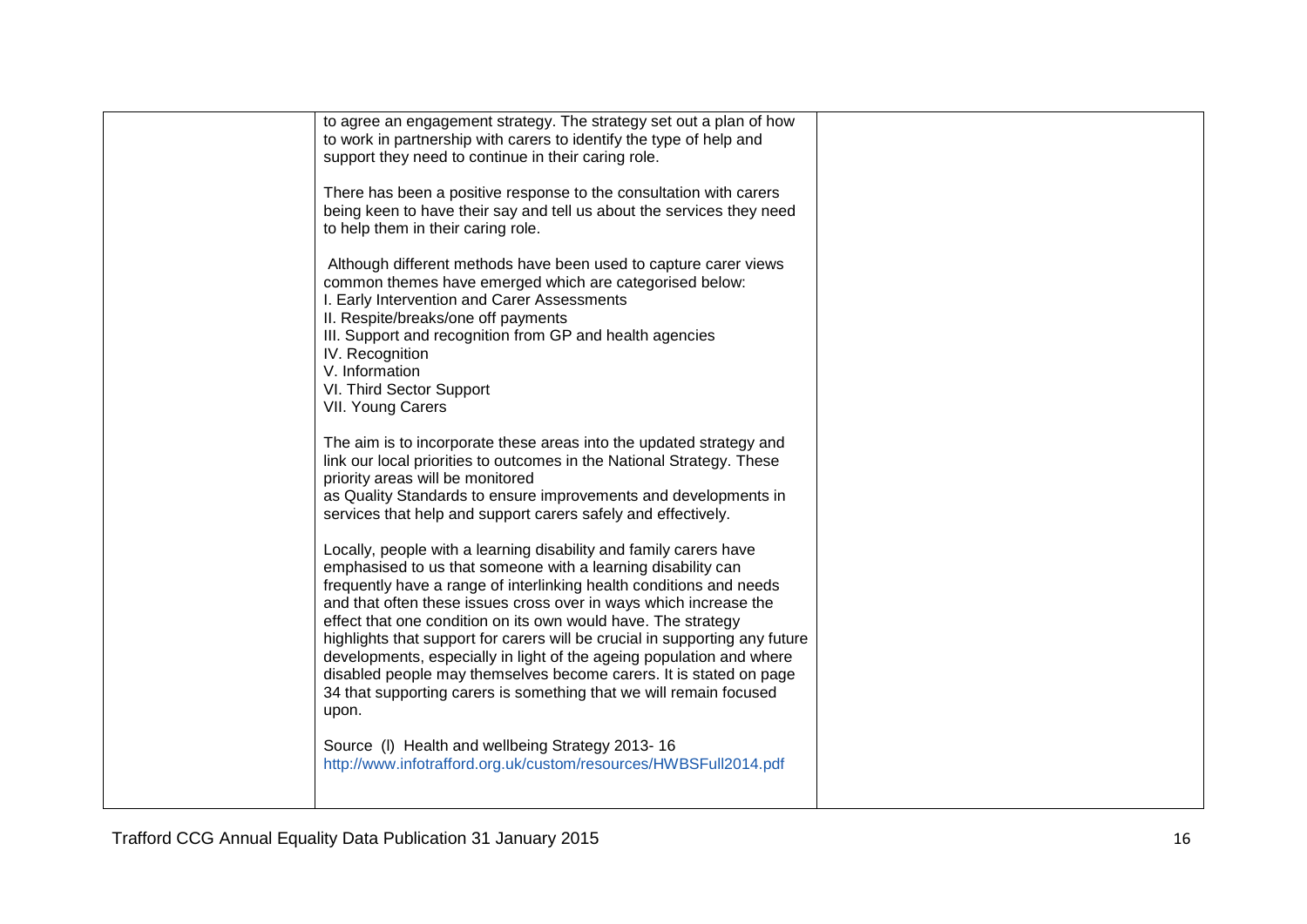## **In addition to the 9 protected groups, there are significant inequalities related to deprivation, a summary of which is provided here:**

- In Trafford rates of premature deaths from all cancers show much higher rates in the most deprived parts of the population compared to the least deprived.
- The rate of premature mortality from all cancers is highest in the wards of Gorse Hill, Longford and Bucklow-St-Martins.
- The mortality rate for cancer in the most deprived 20% of the population is almost double that seen in the least deprived 20%.
- This gradient is especially stark in men highlighting the importance of men's health in tackling health inequalities in Trafford. (f)
- The average life expectancy of a person born in Trafford today is 78.8 years for men and 83.1 years for women, both slightly above the national averages 78.6 years for men and 82.6 years for women. However, men in the least deprived areas of Trafford, in Hale Barns, live on average 11 years longer than those in the most deprived areas, parts of Partington. The difference in female life expectancy is 5.9 years between the least deprived and most deprived communities xxx.
- Trafford includes some amongst the most affluent areas in the country, but also some areas highlighted throughout the Indices of Multiple Deprivation (IMD) as being amongst the most deprived nationally xxx
- The areas of Old Trafford, Lostock / Stretford, Sale West, Partington and Sale Moor experience disproportionate levels of crime and antisocial behaviour and are also the areas which experience higher levels of deprivation. xiii
- Smoking –related diseases account for approximately half of the difference in life expectancy between the lowest and highest income groups. xxx

## **References**

i Community Mental Health Profile 2013 http://www.nepho.org.uk/cmhp/index.php?pdf=E08000006

ii http://www.wmpho.org.uk/olderpeopleatlas/Atlas/atlas.html

```
iii Cancer Research http://info.cancerresearchuk.org/cancerstats/types/breast/survival/
```
- iv Mens' health forum http://www.menshealthforum.org.uk/publications/20249-mens-health-forum-publications
- v http://www.menshealthforum.org.uk/sites/menshealthforum.org.uk/files/Delivering%20Male%20-%20men's%20mental%20health.pdf

vi http://www.whec.org.uk/wordpress/wp-content/uploads/downloads/2013/01/JSNA-full-guidance-January-2013-Full-report1.pdf

vii http://www.whec.org.uk/wordpress/wp-content/uploads/downloads/2013/01/JSNA-full-guidance-January-2013-Full-report1.pdf

viii http://www.partnersinsalford.org/documents/Alcohol - TABLE - Binge Drinking by MSOA - 2007-2008.pdf

ix Action for hearing loss www.actiononhearingloss.org.uk/.../Access\_to\_healthcare\_survey\_report\_web.ashx -

x http://odi.dwp.gov.uk/disability-statistics-and-research/disability-facts-and-figures.php

xi http://odi.dwp.gov.uk/disability-statistics-and-research/disability-facts-and-figures.php

xii http://odi.dwp.gov.uk/disability-statistics-and-research/disability-facts-and-figures.php

xiii http://www.apho.org.uk/resource/view.aspx?RID=50215&SEARCH=T\*

xiv xv http://voicebmet.co.uk/

xvi Delivering the National Service Framework for Coronary Heart Disease, NHS, 2004

xvii Department of Health (2001). National service framework for diabetes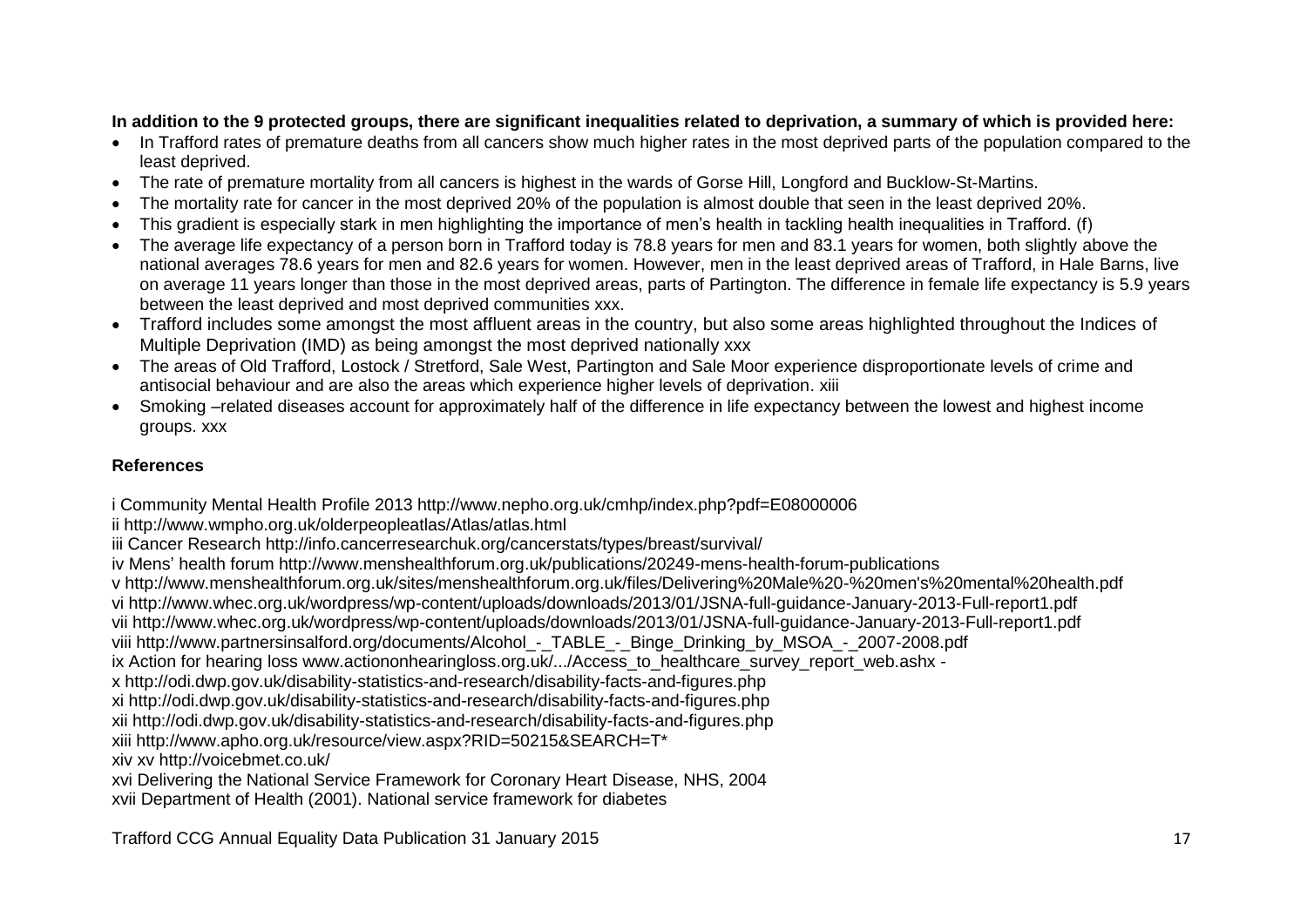www.dh.gov.uk/en/Publicationsandstatistics/Publications/PublicationsPolicyAndGuidance/Browsable/

xviii Driving forward race equality in the NHS, Race for Health, 2008

xix http://www.hastingsbme.org.uk/health\_files/health%20inequalities%20for%20BME%20groups%20jan%2009.pdf

xx http://www.partnersinsalford.org/documents/Orthodox\_Jewish\_community.pdf

xxi http://www.partnersinsalford.org/documents/Orthodox\_Jewish\_community.pdf

xxii http://www.salixhomes.org/salix\_homes\_celebrates\_with\_pride.htm

xxiii http://www.nhs.uk/Livewell/LGBhealth/Pages/Gayhealththeissues.aspx

xxiv http://gactupdate.wordpress.com/health-care-and-society/suicide/

xxv Department of Health – Trans: A practical guide for the NHS, 2008

xxvi Department of Health – Sexual Orientation and Gender Identity Advisory Group, Reducing health inequalities for lesbian, gay, bisexual and trans people – briefing paper 11 (Trans people's health), September 2007.

xxvii Stonewall Gay and Bisexual Men's Health Survey [http://www.stonewall.org.uk/documents/stonewall\\_gay\\_mens\\_health\\_final\\_1.pdf](http://www.stonewall.org.uk/documents/stonewall_gay_mens_health_final_1.pdf)

xxviii Stonewall Prescription for Change [http://www.stonewall.org.uk/documents/prescription\\_for\\_change\\_1.pdf](http://www.stonewall.org.uk/documents/prescription_for_change_1.pdf)

- xxix [Lesbian and Gay Foundation Part of the Picture report](http://www.lgf.org.uk/policy-research/part-of-the-picture/part-of-the-picture-2009-11-report-key-points-and-action-plan/)
- xxx Trafford JSNA <http://www.infotrafford.org.uk/jsna>

xxxi Marmot Review – Fair Society Healthier Lives http://www.instituteofhealthequity.org/projects/fair-society-healthy-lives-the-marmot-review

## **Acknowledgements**

Salford Royal Foundation Trust – health inequalities research information (2013).

NWCSU EDHR Consultants team (March 2014)

- (a) Gender profile Office of National Statistics (ONS) http://www.infotrafford.org.uk/profiles/profile?profileId=526
- (b) Age profile Trafford Profiles 2011Census<http://www.infotrafford.org.uk/profiles/profile?profileId=526>and <http://www.infotrafford.org.uk/strategicpriorities> for Dec 2012 estimates
- (c) Department of Health (DoH)
- (d) Disability profile <http://www.infotrafford.org.uk/profiles/profile?profileId=457>
- (e) JSNA refresh 2012 <http://www.infotrafford.org.uk/jsna>
- (f) (2012 JSNA. <http://www.infotrafford.org.uk/custom/resources/JSNA%20Summary%20doc1.pdf>
- (g) Trafford Health Profile <http://www.apho.org.uk/resource/item.aspx?RID=126936>
- (h) Census 2011 profiles
- (i) Race/Carers/Pregnancy and Maternity/Breastfeed themes from Trafford Integrated plan 2012-15 <http://www.traffordccg.nhs.uk/assets/pdf/Integrated%20Plan%20v5.pdf>
- (j) EIA for HWBBS [http://www.infotrafford.org.uk/custom/resources/HWBS\\_Equality%20Assessment\\_Jan\\_2013.pdf](http://www.infotrafford.org.uk/custom/resources/HWBS_Equality%20Assessment_Jan_2013.pdf)

Trafford CCG Annual Equality Data Publication 31 January 2015 18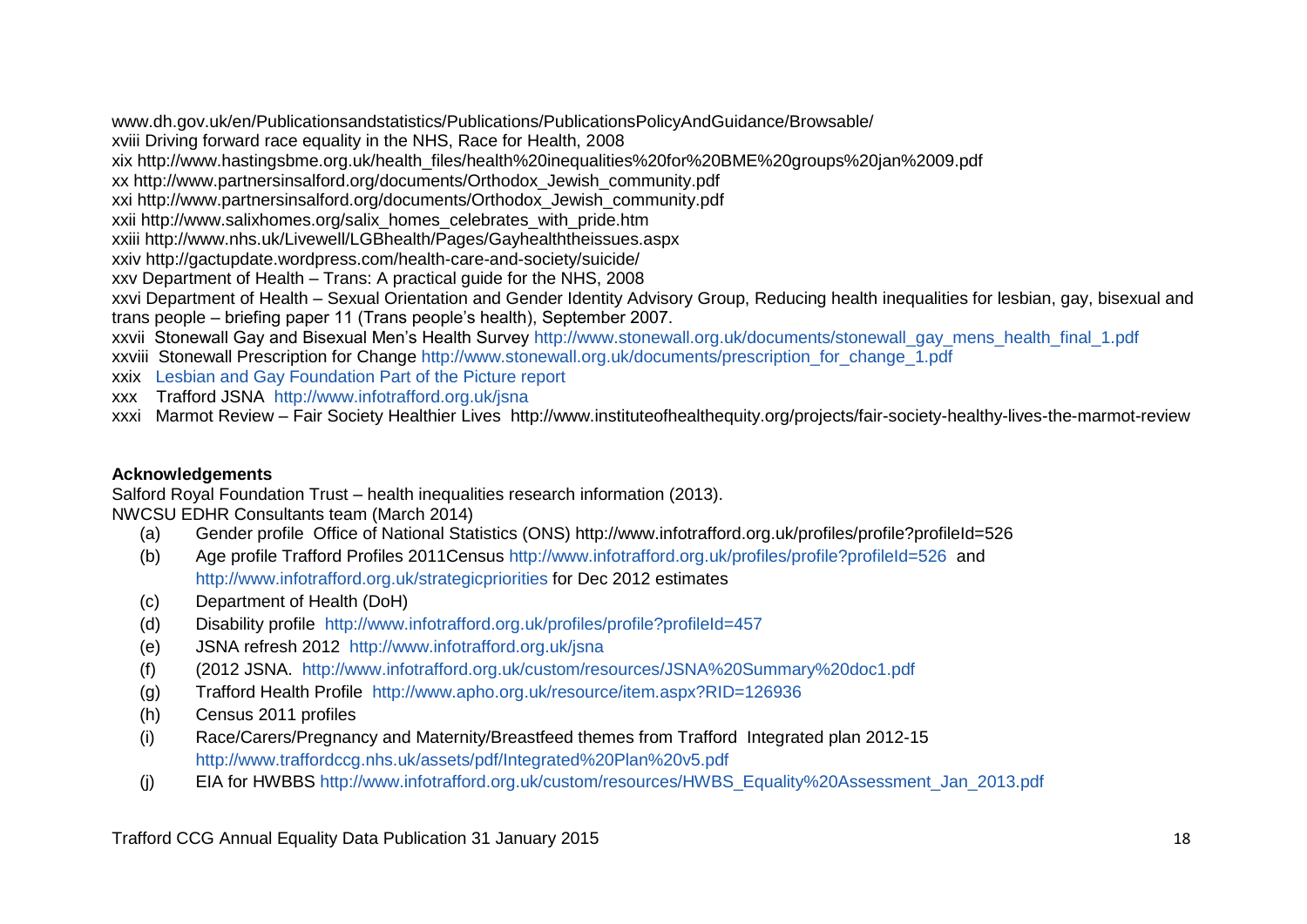- (k) Race [www.infotrafford.org.uk](http://www.infotrafford.org.uk/)
- (l) Carers: Health and wellbeing Strategy 2013- 16 <http://www.infotrafford.org.uk/custom/resources/HWBSFull2014.pdf>
- (m) Trafford Profile<http://www.infotrafford.org.uk/profiles/profile?profileId=550&geoTypeId=17&geoIds=00BU>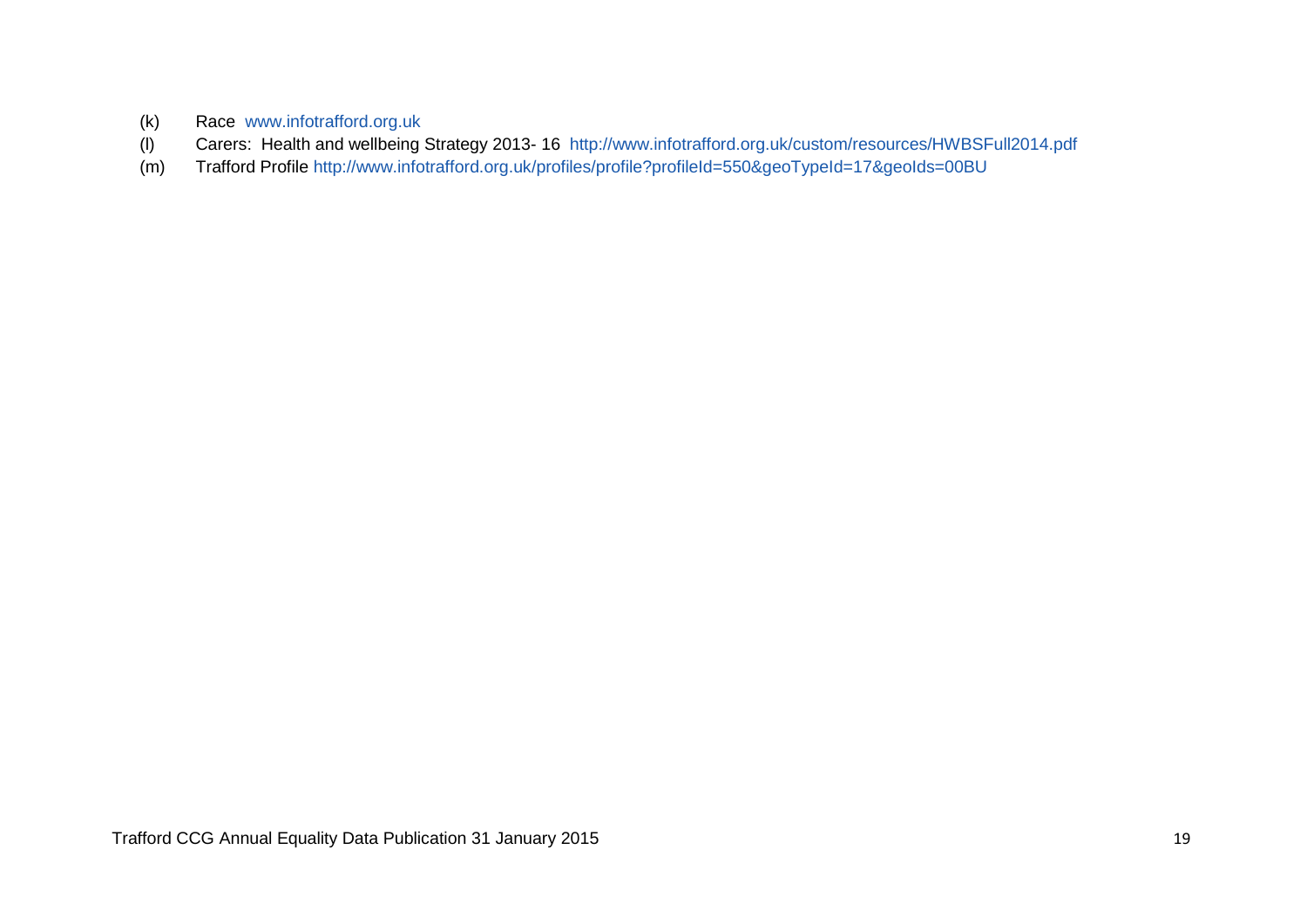# **Appendix 3: Sexual Orientation Trafford**

| Data and quotes from Trafford's JSNA 2012 - 2016 (unless<br>(unless otherwise stated)                                                                                          | Prevalence within the lesbian, gay and bisexual community                                                                                                                                                                                                                                                                                     |
|--------------------------------------------------------------------------------------------------------------------------------------------------------------------------------|-----------------------------------------------------------------------------------------------------------------------------------------------------------------------------------------------------------------------------------------------------------------------------------------------------------------------------------------------|
| Trafford population 226,578 (Census 2011)                                                                                                                                      | 'National and Greater Manchester data sources such as surveys designed to<br>capture sexual orientation and behaviour show 5-7% of the population is LGB.'<br>15,860 plus.<br>However, many LGB peopled do not declare their SO in surveys so the figure is thought to be<br>nearer to 9% of the population nationally ie 20,392 in Trafford. |
| <b>HIV</b><br>HIV rate in Trafford according to 2011 Health Prevention<br>England is 1.66 per 1000 16-59 year olds, the $5th$ highest of all<br>local authority in North West. | 8 out of 10 gay men contract HIV from a man who was unaware of his infection.<br>Direct and indirect measures of incidence show that the rate of HIV transmission in the MSM<br>population remains high.                                                                                                                                      |
| <b>Drugs</b><br>'More than 1 in 12 adults use illicit drugs and drug users are<br>more likely to be involved in crime, to be unemployed and to<br>lose contact with family.'   | Lesbian and bisexual women are five times more likely to have taken drugs than women in<br>general.<br>51% of gay and bisexual men have taken drugs in the last year compared to just 12% of men<br>in general.                                                                                                                               |
| <b>Mental Health</b><br>The majority of mental health issues are dealt with and managed<br>at primary care level, by GP's.                                                     | 1 in 5 lesbian and bisexual women have deliberately self-harmed in the last year and they are<br>50 times more likely to do so than the general population.                                                                                                                                                                                   |
| Preventing mental ill health represents a high opportunity with                                                                                                                | 0.4% of men in general have attempted to take their own life compared to:                                                                                                                                                                                                                                                                     |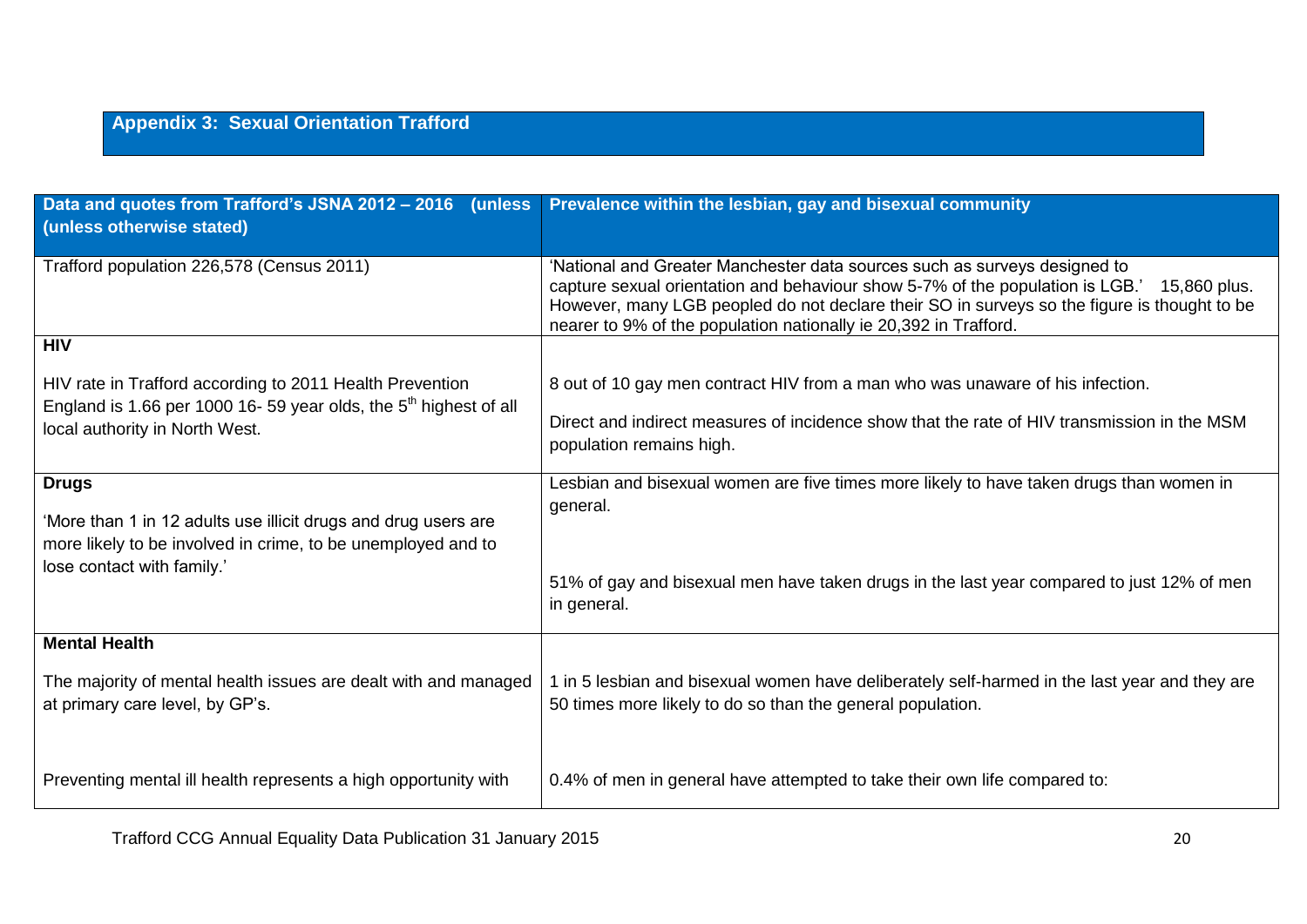| estimates of the burden of mental ill health ranging from 9-23%                                                                                                                                   | 5% of bisexual men                                                                                                                                                                         |  |  |  |
|---------------------------------------------------------------------------------------------------------------------------------------------------------------------------------------------------|--------------------------------------------------------------------------------------------------------------------------------------------------------------------------------------------|--|--|--|
| with the health and economic cost in England estimated at £77.4<br>billion in 2003.                                                                                                               | 3% of gay men                                                                                                                                                                              |  |  |  |
| <b>Alcohol</b>                                                                                                                                                                                    |                                                                                                                                                                                            |  |  |  |
| 'After smoking and obesity, alcohol is one of the most important<br>modifiable risk factors for cancer.'                                                                                          | Alcohol dependency (over a 12month period) was found to be 1.5 higher in the lesbian, gay<br>and bisexual community compared to their heterosexual peers.                                  |  |  |  |
| 'Alcohol is becoming the key lifestyle issue which is leading to                                                                                                                                  |                                                                                                                                                                                            |  |  |  |
| premature death across the borough.'                                                                                                                                                              | Drinking alcohol 3 or more times a week:                                                                                                                                                   |  |  |  |
|                                                                                                                                                                                                   | Lesbian and bisexual women: 40%<br>Women in general: 25%                                                                                                                                   |  |  |  |
| The latest estimates of drinking in Trafford suggest that there<br>are nearly 8,000 people drinking at a higher risk level, and<br>nearly 40,000 drinking at an increasing risk level. There have | Men in general: 35%<br>Gay and bisexual men: 42%                                                                                                                                           |  |  |  |
| been year on year increases in the rate of hospital admissions in<br>which alcohol is an underlying factor.                                                                                       | Indicative data:                                                                                                                                                                           |  |  |  |
|                                                                                                                                                                                                   |                                                                                                                                                                                            |  |  |  |
|                                                                                                                                                                                                   | 10% of lesbian, gay and bisexual people reported binge drinking 4-5 times a week or almost<br>daily.                                                                                       |  |  |  |
| <b>Cancer and smoking</b>                                                                                                                                                                         | Smoking                                                                                                                                                                                    |  |  |  |
| 'High rates of smoking have been identified in the Sale West /<br>Broadheath, Partington, Stretford and Old Trafford areas, all                                                                   | Young people who identify as lesbian or gay are more than twice as likely, and bisexual were<br>almost twice as likely to have tried smoking as heterosexual people in the same age group. |  |  |  |
| above 30% prevalence.'                                                                                                                                                                            | <b>Cervical cancer</b>                                                                                                                                                                     |  |  |  |
| 'We need to ensure that there are accessible arrangements for<br>women to attend for breast cancer screening, particularly in                                                                     | 15% of lesbian and bisexual women have never been for a cervical screen compared to 7% of<br>women in general.                                                                             |  |  |  |
|                                                                                                                                                                                                   | 40% of women who have sex with women have been previously told that they do not need a                                                                                                     |  |  |  |